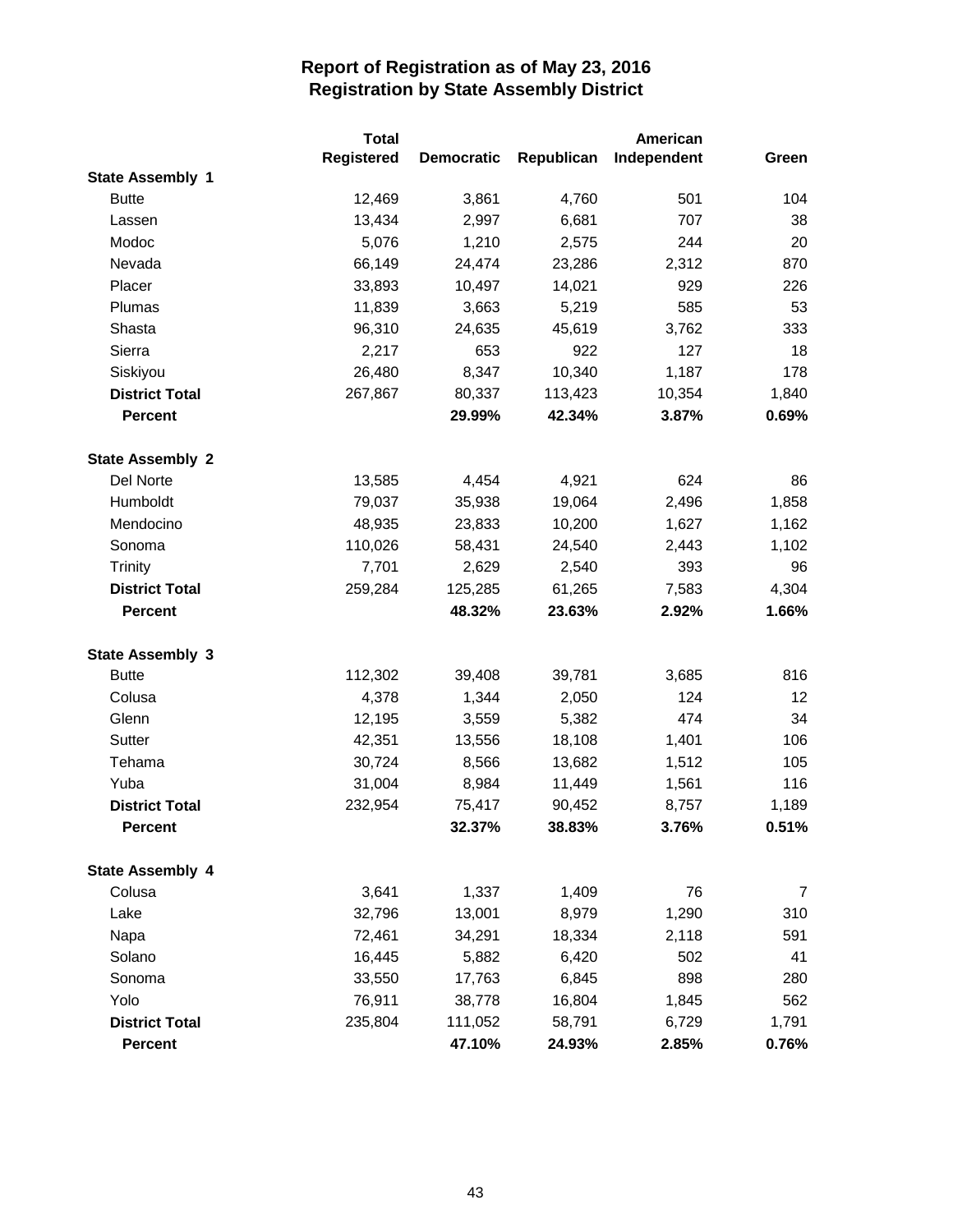|                         |             | Peace and | <b>No Party</b> |            |  |
|-------------------------|-------------|-----------|-----------------|------------|--|
|                         | Libertarian | Freedom   | Other           | Preference |  |
| <b>State Assembly 1</b> |             |           |                 |            |  |
| <b>Butte</b>            | 129         | 59        | 175             | 2,880      |  |
| Lassen                  | 102         | 39        | 81              | 2,789      |  |
| Modoc                   | 42          | 11        | 8               | 966        |  |
| Nevada                  | 714         | 187       | 93              | 14,213     |  |
| Placer                  | 409         | 98        | 152             | 7,561      |  |
| Plumas                  | 119         | 35        | 1               | 2,164      |  |
| Shasta                  | 913         | 317       | 311             | 20,420     |  |
| Sierra                  | 29          | 3         | 42              | 423        |  |
| Siskiyou                | 286         | 106       | 46              | 5,990      |  |
| <b>District Total</b>   | 2,743       | 855       | 909             | 57,406     |  |
| <b>Percent</b>          | 1.02%       | 0.32%     | 0.34%           | 21.43%     |  |
| <b>State Assembly 2</b> |             |           |                 |            |  |
| Del Norte               | 126         | 68        | 150             | 3,156      |  |
| Humboldt                | 736         | 328       | 182             | 18,435     |  |
| Mendocino               | 423         | 242       | 181             | 11,267     |  |
| Sonoma                  | 769         | 259       | 411             | 22,071     |  |
| <b>Trinity</b>          | 85          | 29        | 106             | 1,823      |  |
| <b>District Total</b>   | 2,139       | 926       | 1,030           | 56,752     |  |
| <b>Percent</b>          | 0.82%       | 0.36%     | 0.40%           | 21.89%     |  |
| <b>State Assembly 3</b> |             |           |                 |            |  |
| <b>Butte</b>            | 1,055       | 434       | 1,335           | 25,788     |  |
| Colusa                  | 26          | 11        | 1               | 810        |  |
| Glenn                   | 94          | 44        | 20              | 2,588      |  |
| <b>Sutter</b>           | 299         | 151       | 793             | 7,937      |  |
| Tehama                  | 285         | 96        | 90              | 6,388      |  |
| Yuba                    | 289         | 165       | 81              | 8,359      |  |
| <b>District Total</b>   | 2,048       | 901       | 2,320           | 51,870     |  |
| <b>Percent</b>          | 0.88%       | 0.39%     | 1.00%           | 22.27%     |  |
|                         |             |           |                 |            |  |
| <b>State Assembly 4</b> |             |           |                 |            |  |
| Colusa                  | 19          | 5         | $\overline{2}$  | 786        |  |
| Lake                    | 333         | 169       | 45              | 8,669      |  |
| Napa                    | 505         | 186       | 425             | 16,011     |  |
| Solano                  | 121         | 26        | 83              | 3,370      |  |
| Sonoma                  | 239         | 79        | 136             | 7,310      |  |
| Yolo                    | 523         | 205       | 321             | 17,873     |  |
| <b>District Total</b>   | 1,740       | 670       | 1,012           | 54,019     |  |
| Percent                 | 0.74%       | 0.28%     | 0.43%           | 22.91%     |  |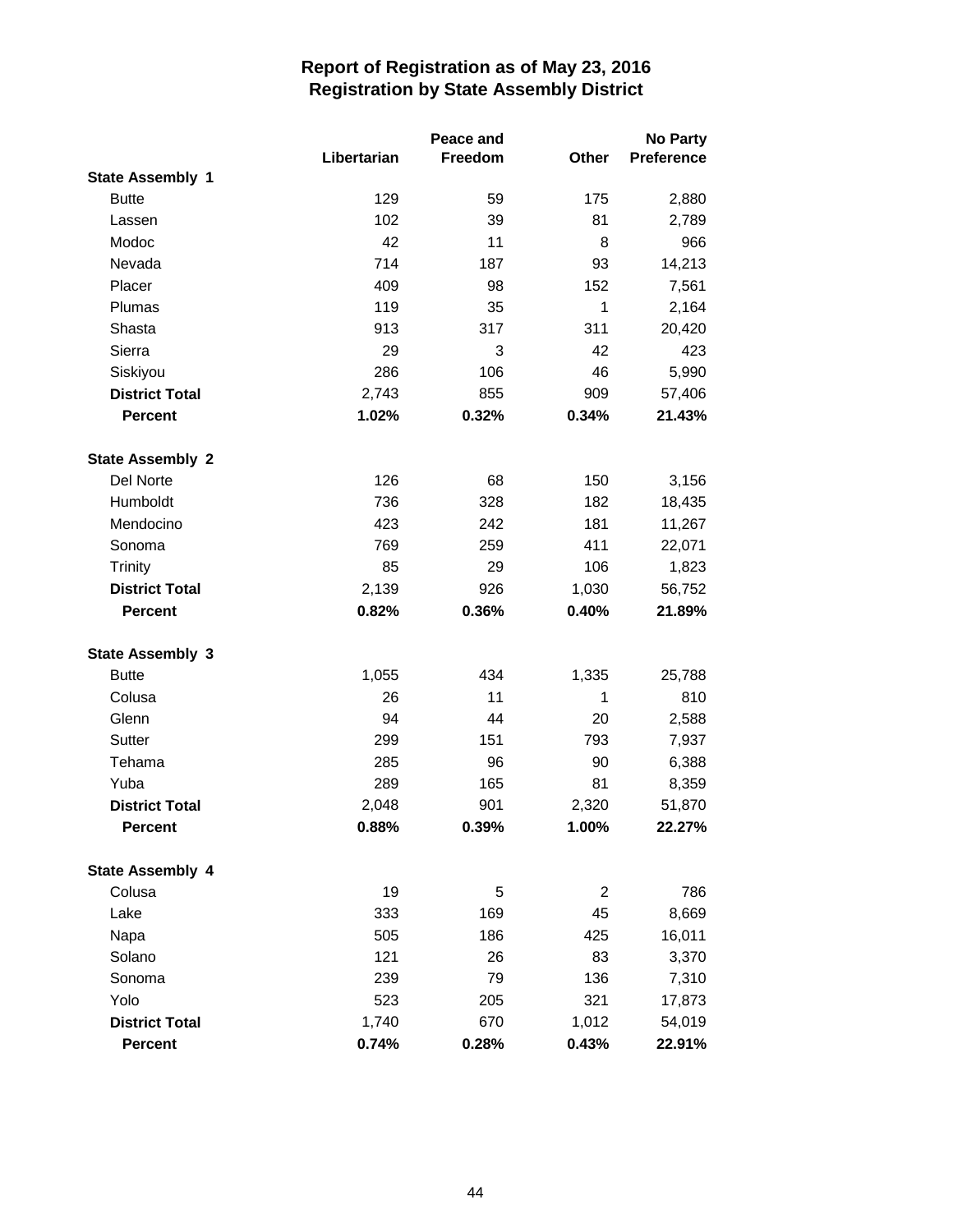|                          | <b>Total</b>      |                   |            | American    |       |
|--------------------------|-------------------|-------------------|------------|-------------|-------|
|                          | <b>Registered</b> | <b>Democratic</b> | Republican | Independent | Green |
| <b>State Assembly 5</b>  |                   |                   |            |             |       |
| Alpine                   | 717               | 273               | 222        | 29          | 8     |
| Amador                   | 21,266            | 6,625             | 9,735      | 880         | 113   |
| Calaveras                | 27,532            | 8,308             | 11,889     | 1,217       | 167   |
| El Dorado                | 70,964            | 22,302            | 28,631     | 2,874       | 500   |
| Madera                   | 54,017            | 17,897            | 22,673     | 1,638       | 143   |
| Mariposa                 | 10,519            | 3,137             | 4,711      | 440         | 77    |
| Mono                     | 5,883             | 2,063             | 1,974      | 243         | 36    |
| Placer                   | 13,400            | 4,150             | 5,682      | 378         | 73    |
| Tuolumne                 | 29,472            | 9,439             | 12,743     | 1,185       | 158   |
| <b>District Total</b>    | 233,770           | 74,194            | 98,260     | 8,884       | 1,275 |
| <b>Percent</b>           |                   | 31.74%            | 42.03%     | 3.80%       | 0.55% |
| <b>State Assembly 6</b>  |                   |                   |            |             |       |
| El Dorado                | 38,515            | 10,357            | 18,612     | 1,293       | 97    |
| Placer                   | 163,620           | 45,672            | 76,674     | 3,850       | 469   |
| Sacramento               | 77,714            | 24,222            | 33,336     | 2,561       | 288   |
| <b>District Total</b>    | 279,849           | 80,251            | 128,622    | 7,704       | 854   |
| <b>Percent</b>           |                   | 28.68%            | 45.96%     | 2.75%       | 0.31% |
| <b>State Assembly 7</b>  |                   |                   |            |             |       |
| Sacramento               | 197,920           | 97,936            | 43,519     | 5,630       | 1,196 |
| Yolo                     | 23,252            | 10,456            | 5,578      | 811         | 107   |
| <b>District Total</b>    | 221,172           | 108,392           | 49,097     | 6,441       | 1,303 |
| <b>Percent</b>           |                   | 49.01%            | 22.20%     | 2.91%       | 0.59% |
| <b>State Assembly 8</b>  |                   |                   |            |             |       |
| Sacramento               | 245,530           | 99,685            | 83,530     | 7,650       | 1,016 |
| <b>District Total</b>    | 245,530           | 99,685            | 83,530     | 7,650       | 1,016 |
| <b>Percent</b>           |                   | 40.60%            | 34.02%     | 3.12%       | 0.41% |
| <b>State Assembly 9</b>  |                   |                   |            |             |       |
| Sacramento               | 192,948           | 94,448            | 48,562     | 5,158       | 606   |
| San Joaquin              | 34,050            | 10,595            | 16,059     | 901         | 90    |
| <b>District Total</b>    | 226,998           | 105,043           | 64,621     | 6,059       | 696   |
| <b>Percent</b>           |                   | 46.27%            | 28.47%     | 2.67%       | 0.31% |
| <b>State Assembly 10</b> |                   |                   |            |             |       |
| Marin                    | 151,874           | 85,576            | 26,459     | 3,063       | 1,299 |
| Sonoma                   | 110,284           | 60,899            | 20,815     | 2,545       | 1,307 |
| <b>District Total</b>    | 262,158           | 146,475           | 47,274     | 5,608       | 2,606 |
| <b>Percent</b>           |                   | 55.87%            | 18.03%     | 2.14%       | 0.99% |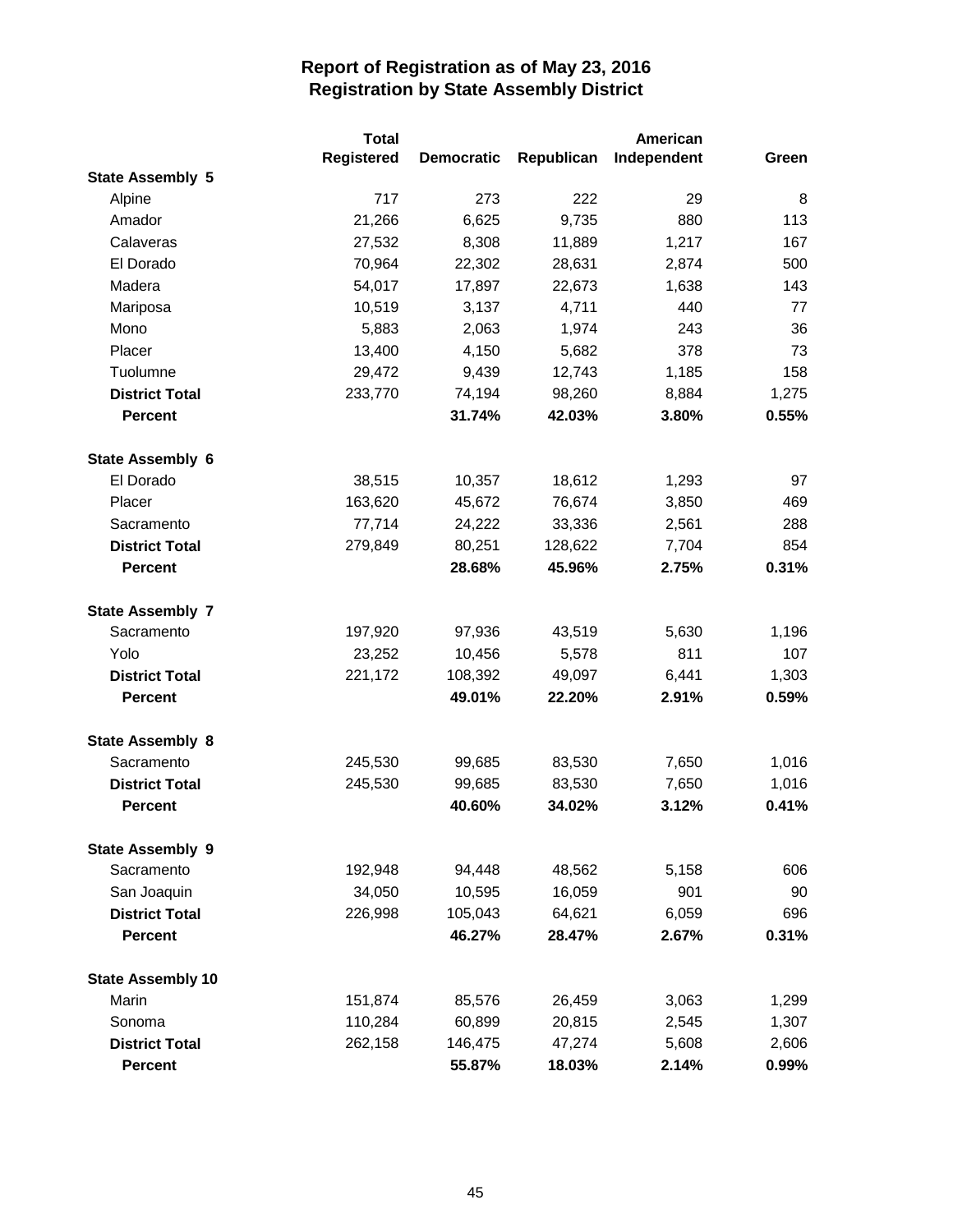|                          |             | Peace and    | <b>No Party</b> |            |  |
|--------------------------|-------------|--------------|-----------------|------------|--|
|                          | Libertarian | Freedom      | Other           | Preference |  |
| <b>State Assembly 5</b>  |             |              |                 |            |  |
| Alpine                   | 5           | $\mathbf{1}$ | 3               | 176        |  |
| Amador                   | 229         | 62           | 42              | 3,580      |  |
| Calaveras                | 361         | 97           | 220             | 5,273      |  |
| El Dorado                | 805         | 234          | 601             | 15,017     |  |
| Madera                   | 328         | 162          | 209             | 10,967     |  |
| Mariposa                 | 99          | 27           | 171             | 1,857      |  |
| Mono                     | 45          | 24           | 5               | 1,493      |  |
| Placer                   | 179         | 31           | 57              | 2,850      |  |
| Tuolumne                 | 257         | 86           | 52              | 5,552      |  |
| <b>District Total</b>    | 2,308       | 724          | 1,360           | 46,765     |  |
| <b>Percent</b>           | 0.99%       | 0.31%        | 0.58%           | 20.00%     |  |
| <b>State Assembly 6</b>  |             |              |                 |            |  |
| El Dorado                | 417         | 46           | 318             | 7,375      |  |
| Placer                   | 2,269       | 301          | 562             | 33,823     |  |
| Sacramento               | 734         | 175          | 151             | 16,247     |  |
| <b>District Total</b>    | 3,420       | 522          | 1,031           | 57,445     |  |
| <b>Percent</b>           | 1.22%       | 0.19%        | 0.37%           | 20.53%     |  |
| <b>State Assembly 7</b>  |             |              |                 |            |  |
| Sacramento               | 1,485       | 1,784        | 399             | 45,971     |  |
| Yolo                     | 152         | 174          | 143             | 5,831      |  |
| <b>District Total</b>    | 1,637       | 1,958        | 542             | 51,802     |  |
| <b>Percent</b>           | 0.74%       | 0.89%        | 0.25%           | 23.42%     |  |
| <b>State Assembly 8</b>  |             |              |                 |            |  |
| Sacramento               | 2,021       | 1,615        | 499             | 49,514     |  |
| <b>District Total</b>    | 2,021       | 1,615        | 499             | 49,514     |  |
| <b>Percent</b>           | 0.82%       | 0.66%        | 0.20%           | 20.17%     |  |
| <b>State Assembly 9</b>  |             |              |                 |            |  |
| Sacramento               | 957         | 1,511        | 311             | 41,395     |  |
| San Joaquin              | 229         | 106          | 122             | 5,948      |  |
| <b>District Total</b>    | 1,186       | 1,617        | 433             | 47,343     |  |
| <b>Percent</b>           | 0.52%       | 0.71%        | 0.19%           | 20.86%     |  |
| <b>State Assembly 10</b> |             |              |                 |            |  |
| Marin                    | 797         | 239          | 505             | 33,936     |  |
| Sonoma                   | 774         | 289          | 414             | 23,241     |  |
| <b>District Total</b>    | 1,571       | 528          | 919             | 57,177     |  |
| <b>Percent</b>           | 0.60%       | 0.20%        | 0.35%           | 21.81%     |  |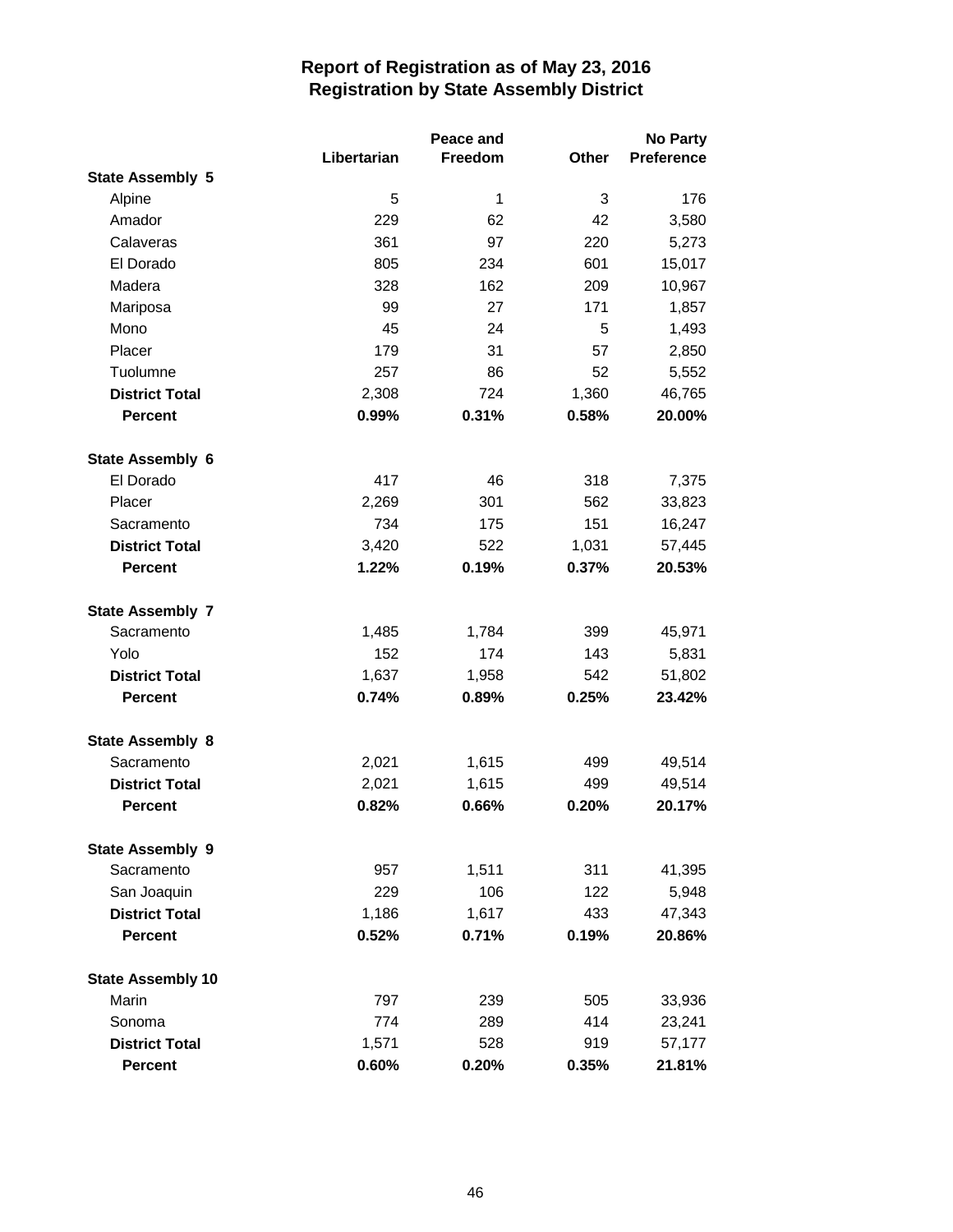|                          | <b>Total</b> |                   | American   |             |       |
|--------------------------|--------------|-------------------|------------|-------------|-------|
|                          | Registered   | <b>Democratic</b> | Republican | Independent | Green |
| <b>State Assembly 11</b> |              |                   |            |             |       |
| Contra Costa             | 110,588      | 55,251            | 27,039     | 3,395       | 290   |
| Sacramento               | 1,863        | 701               | 672        | 72          | 5     |
| Solano                   | 115,371      | 51,835            | 31,962     | 3,548       | 310   |
| <b>District Total</b>    | 227,822      | 107,787           | 59,673     | 7,015       | 605   |
| <b>Percent</b>           |              | 47.31%            | 26.19%     | 3.08%       | 0.27% |
| <b>State Assembly 12</b> |              |                   |            |             |       |
| San Joaquin              | 75,293       | 25,661            | 31,375     | 2,297       | 185   |
| <b>Stanislaus</b>        | 140,333      | 49,641            | 58,841     | 4,241       | 284   |
| <b>District Total</b>    | 215,626      | 75,302            | 90,216     | 6,538       | 469   |
| <b>Percent</b>           |              | 34.92%            | 41.84%     | 3.03%       | 0.22% |
| <b>State Assembly 13</b> |              |                   |            |             |       |
| San Joaquin              | 200,522      | 97,003            | 56,060     | 4,265       | 484   |
| <b>District Total</b>    | 200,522      | 97,003            | 56,060     | 4,265       | 484   |
| <b>Percent</b>           |              | 48.38%            | 27.96%     | 2.13%       | 0.24% |
| <b>State Assembly 14</b> |              |                   |            |             |       |
| Contra Costa             | 166,440      | 83,392            | 37,872     | 4,623       | 806   |
| Solano                   | 77,523       | 44,017            | 12,433     | 1,930       | 324   |
| <b>District Total</b>    | 243,963      | 127,409           | 50,305     | 6,553       | 1,130 |
| <b>Percent</b>           |              | 52.22%            | 20.62%     | 2.69%       | 0.46% |
| <b>State Assembly 15</b> |              |                   |            |             |       |
| Alameda                  | 166,685      | 113,189           | 8,913      | 2,167       | 2,653 |
| Contra Costa             | 112,666      | 73,152            | 10,266     | 1,948       | 810   |
| <b>District Total</b>    | 279,351      | 186,341           | 19,179     | 4,115       | 3,463 |
| <b>Percent</b>           |              | 66.70%            | 6.87%      | 1.47%       | 1.24% |
| <b>State Assembly 16</b> |              |                   |            |             |       |
| Alameda                  | 117,414      | 46,755            | 35,223     | 3,263       | 322   |
| Contra Costa             | 166,876      | 69,221            | 52,791     | 3,983       | 512   |
| <b>District Total</b>    | 284,290      | 115,976           | 88,014     | 7,246       | 834   |
| <b>Percent</b>           |              | 40.79%            | 30.96%     | 2.55%       | 0.29% |
| <b>State Assembly 17</b> |              |                   |            |             |       |
| San Francisco            | 268,012      | 162,556           | 16,455     | 4,173       | 2,935 |
| <b>District Total</b>    | 268,012      | 162,556           | 16,455     | 4,173       | 2,935 |
| <b>Percent</b>           |              | 60.65%            | 6.14%      | 1.56%       | 1.10% |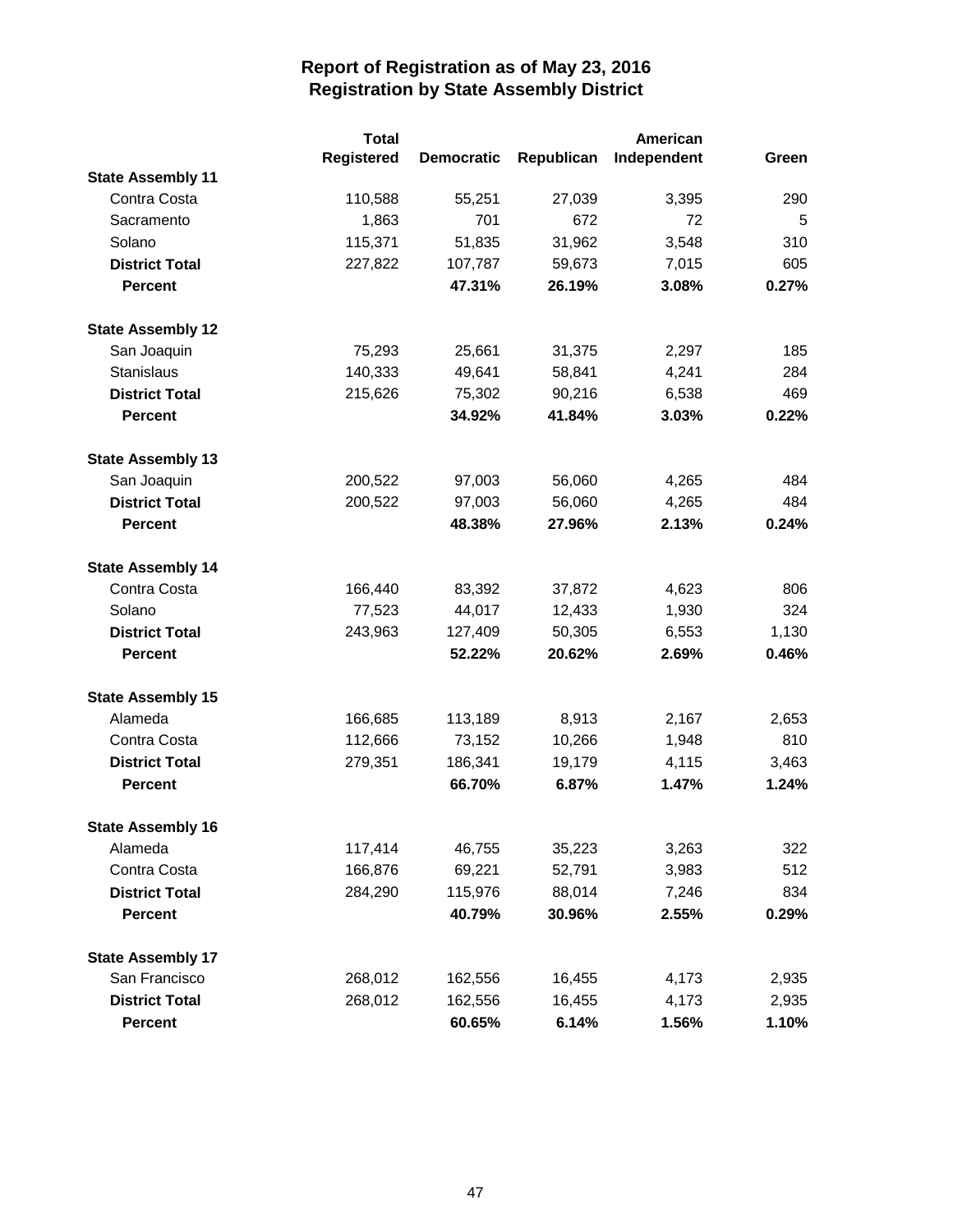|                          |             | Peace and |              | <b>No Party</b>   |  |
|--------------------------|-------------|-----------|--------------|-------------------|--|
|                          | Libertarian | Freedom   | <b>Other</b> | <b>Preference</b> |  |
| <b>State Assembly 11</b> |             |           |              |                   |  |
| Contra Costa             | 627         | 254       | 182          | 23,550            |  |
| Sacramento               | 10          | 7         | 6            | 390               |  |
| Solano                   | 746         | 319       | 525          | 26,126            |  |
| <b>District Total</b>    | 1,383       | 580       | 713          | 50,066            |  |
| <b>Percent</b>           | 0.61%       | 0.25%     | 0.31%        | 21.98%            |  |
| <b>State Assembly 12</b> |             |           |              |                   |  |
| San Joaquin              | 491         | 183       | 315          | 14,786            |  |
| <b>Stanislaus</b>        | 889         | 380       | 1,535        | 24,522            |  |
| <b>District Total</b>    | 1,380       | 563       | 1,850        | 39,308            |  |
| <b>Percent</b>           | 0.64%       | 0.26%     | 0.86%        | 18.23%            |  |
| <b>State Assembly 13</b> |             |           |              |                   |  |
| San Joaquin              | 971         | 702       | 677          | 40,360            |  |
| <b>District Total</b>    | 971         | 702       | 677          | 40,360            |  |
| <b>Percent</b>           | 0.48%       | 0.35%     | 0.34%        | 20.13%            |  |
| <b>State Assembly 14</b> |             |           |              |                   |  |
| Contra Costa             | 1,147       | 398       | 379          | 37,823            |  |
| Solano                   | 409         | 231       | 358          | 17,821            |  |
| <b>District Total</b>    | 1,556       | 629       | 737          | 55,644            |  |
| <b>Percent</b>           | 0.64%       | 0.26%     | 0.30%        | 22.81%            |  |
| <b>State Assembly 15</b> |             |           |              |                   |  |
| Alameda                  | 739         | 474       | 1,130        | 37,420            |  |
| Contra Costa             | 444         | 413       | 240          | 25,393            |  |
| <b>District Total</b>    | 1,183       | 887       | 1,370        | 62,813            |  |
| <b>Percent</b>           | 0.42%       | 0.32%     | 0.49%        | 22.49%            |  |
| <b>State Assembly 16</b> |             |           |              |                   |  |
| Alameda                  | 807         | 152       | 908          | 29,984            |  |
| Contra Costa             | 954         | 110       | 283          | 39,022            |  |
| <b>District Total</b>    | 1,761       | 262       | 1,191        | 69,006            |  |
| <b>Percent</b>           | 0.62%       | 0.09%     | 0.42%        | 24.27%            |  |
| <b>State Assembly 17</b> |             |           |              |                   |  |
| San Francisco            | 1,496       | 851       | 648          | 78,898            |  |
| <b>District Total</b>    | 1,496       | 851       | 648          | 78,898            |  |
| <b>Percent</b>           | 0.56%       | 0.32%     | 0.24%        | 29.44%            |  |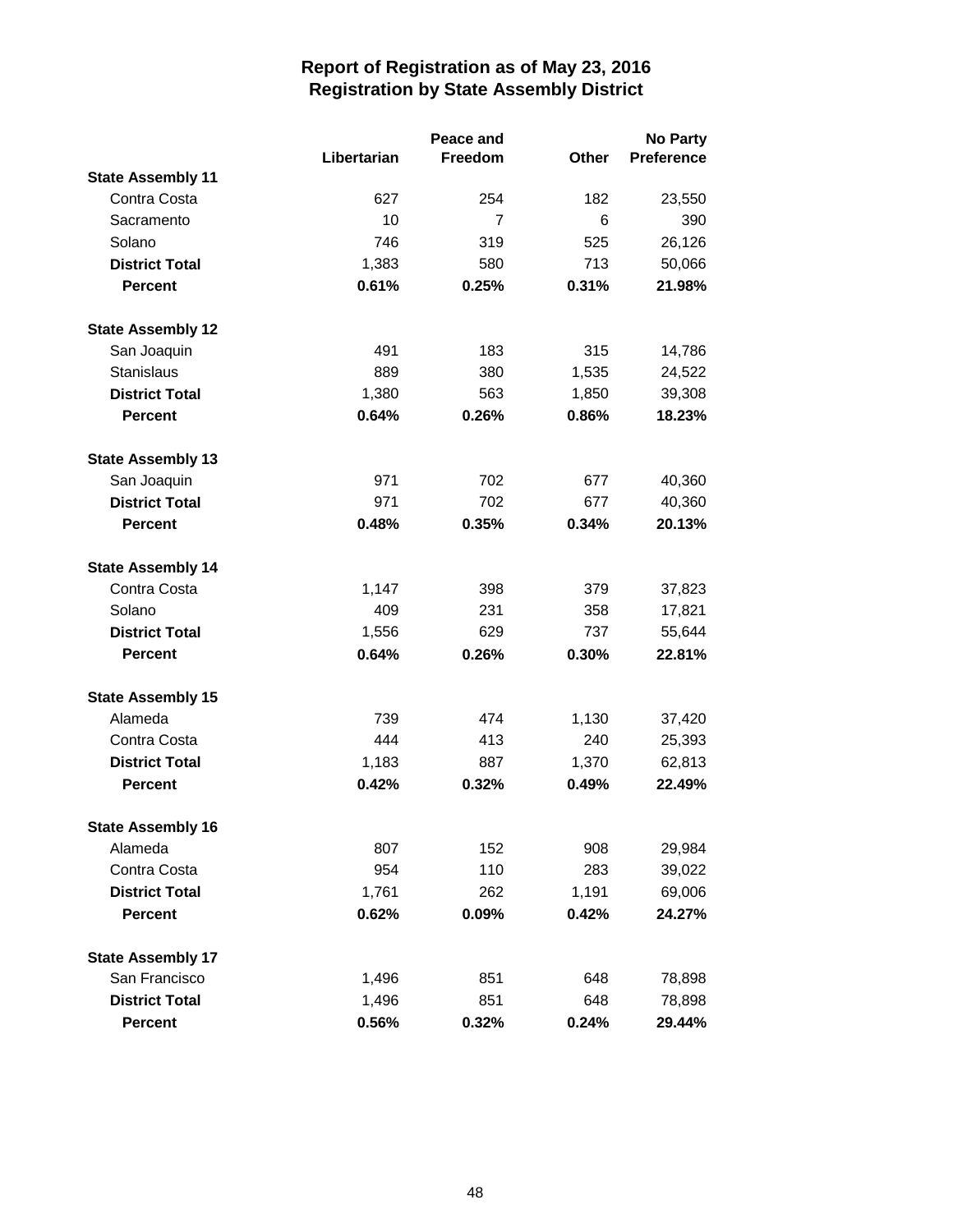|                          | <b>Total</b>      |                   |            | American    |       |
|--------------------------|-------------------|-------------------|------------|-------------|-------|
|                          | <b>Registered</b> | <b>Democratic</b> | Republican | Independent | Green |
| <b>State Assembly 18</b> |                   |                   |            |             |       |
| Alameda                  | 258,777           | 166,243           | 19,013     | 4,489       | 2,268 |
| <b>District Total</b>    | 258,777           | 166,243           | 19,013     | 4,489       | 2,268 |
| <b>Percent</b>           |                   | 64.24%            | 7.35%      | 1.73%       | 0.88% |
| <b>State Assembly 19</b> |                   |                   |            |             |       |
| San Francisco            | 194,915           | 105,320           | 20,642     | 3,551       | 1,630 |
| San Mateo                | 53,842            | 29,935            | 6,321      | 895         | 199   |
| <b>District Total</b>    | 248,757           | 135,255           | 26,963     | 4,446       | 1,829 |
| <b>Percent</b>           |                   | 54.37%            | 10.84%     | 1.79%       | 0.74% |
| <b>State Assembly 20</b> |                   |                   |            |             |       |
| Alameda                  | 222,469           | 121,496           | 32,834     | 4,575       | 983   |
| <b>District Total</b>    | 222,469           | 121,496           | 32,834     | 4,575       | 983   |
| <b>Percent</b>           |                   | 54.61%            | 14.76%     | 2.06%       | 0.44% |
| <b>State Assembly 21</b> |                   |                   |            |             |       |
| Merced                   | 92,296            | 41,476            | 28,635     | 2,713       | 320   |
| Stanislaus               | 79,131            | 33,527            | 28,252     | 2,103       | 215   |
| <b>District Total</b>    | 171,427           | 75,003            | 56,887     | 4,816       | 535   |
| <b>Percent</b>           |                   | 43.75%            | 33.18%     | 2.81%       | 0.31% |
| <b>State Assembly 22</b> |                   |                   |            |             |       |
| San Mateo                | 248,848           | 128,122           | 47,029     | 5,394       | 1,232 |
| <b>District Total</b>    | 248,848           | 128,122           | 47,029     | 5,394       | 1,232 |
| <b>Percent</b>           |                   | 51.49%            | 18.90%     | 2.17%       | 0.50% |
| <b>State Assembly 23</b> |                   |                   |            |             |       |
| Fresno                   | 250,515           | 84,984            | 106,944    | 7,241       | 758   |
| Tulare                   | 3,205             | 922               | 1,585      | 109         | 10    |
| <b>District Total</b>    | 253,720           | 85,906            | 108,529    | 7,350       | 768   |
| <b>Percent</b>           |                   | 33.86%            | 42.78%     | 2.90%       | 0.30% |
| <b>State Assembly 24</b> |                   |                   |            |             |       |
| San Mateo                | 64,465            | 33,069            | 13,014     | 1,247       | 406   |
| Santa Clara              | 157,049           | 77,067            | 28,836     | 2,319       | 670   |
| <b>District Total</b>    | 221,514           | 110,136           | 41,850     | 3,566       | 1,076 |
| <b>Percent</b>           |                   | 49.72%            | 18.89%     | 1.61%       | 0.49% |
| <b>State Assembly 25</b> |                   |                   |            |             |       |
| Alameda                  | 68,458            | 32,792            | 10,692     | 1,348       | 212   |
| Santa Clara              | 123,383           | 56,844            | 23,276     | 2,461       | 381   |
| <b>District Total</b>    | 191,841           | 89,636            | 33,968     | 3,809       | 593   |
| <b>Percent</b>           |                   | 46.72%            | 17.71%     | 1.99%       | 0.31% |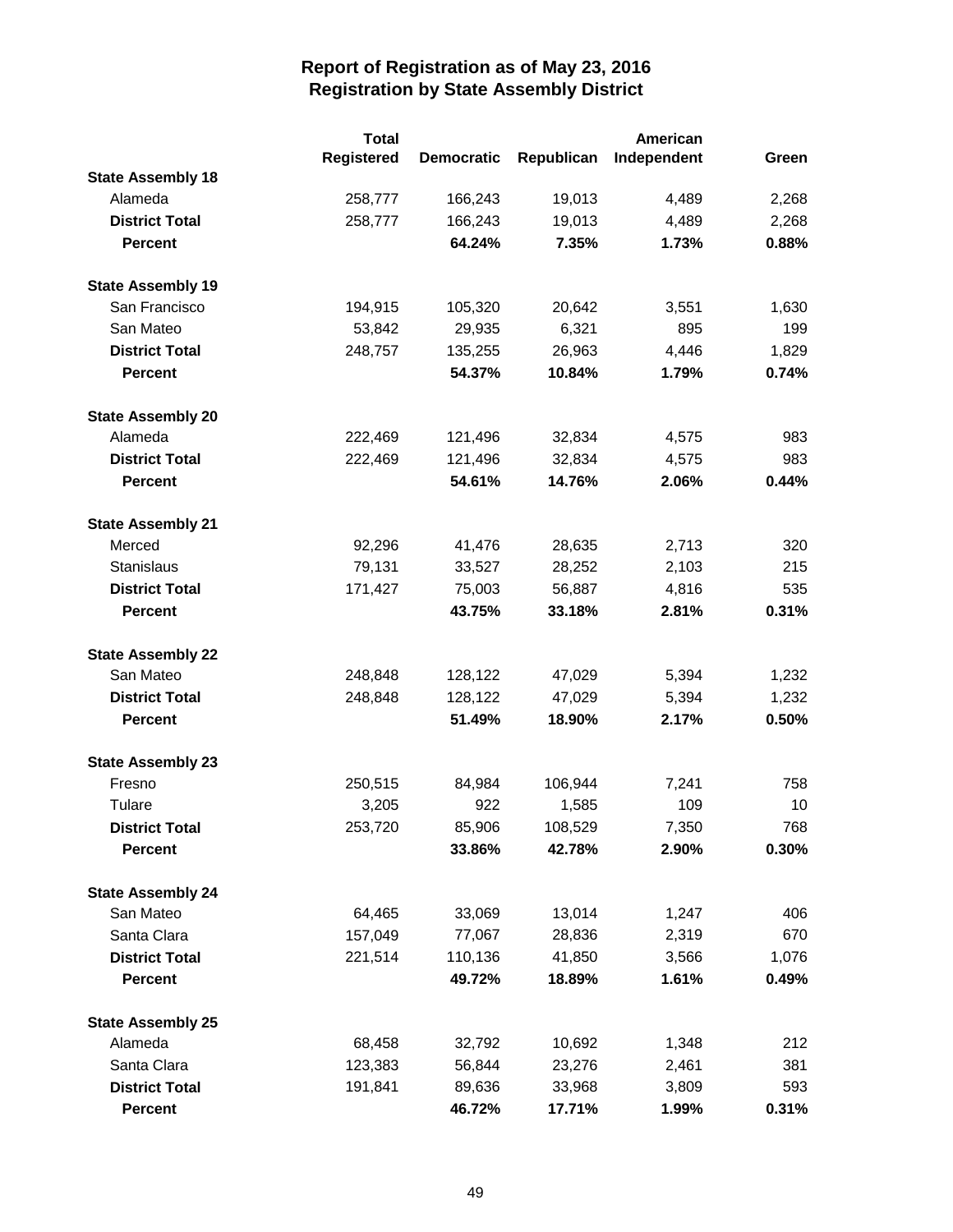|                          |             | Peace and |              | <b>No Party</b> |  |
|--------------------------|-------------|-----------|--------------|-----------------|--|
|                          | Libertarian | Freedom   | <b>Other</b> | Preference      |  |
| <b>State Assembly 18</b> |             |           |              |                 |  |
| Alameda                  | 1,011       | 991       | 2,066        | 62,696          |  |
| <b>District Total</b>    | 1,011       | 991       | 2,066        | 62,696          |  |
| <b>Percent</b>           | 0.39%       | 0.38%     | $0.80\%$     | 24.23%          |  |
| <b>State Assembly 19</b> |             |           |              |                 |  |
| San Francisco            | 1,106       | 452       | 438          | 61,776          |  |
| San Mateo                | 186         | 166       | 117          | 16,023          |  |
| <b>District Total</b>    | 1,292       | 618       | 555          | 77,799          |  |
| <b>Percent</b>           | 0.52%       | 0.25%     | 0.22%        | 31.28%          |  |
| <b>State Assembly 20</b> |             |           |              |                 |  |
| Alameda                  | 1,090       | 688       | 1,681        | 59,122          |  |
| <b>District Total</b>    | 1,090       | 688       | 1,681        | 59,122          |  |
| <b>Percent</b>           | 0.49%       | 0.31%     | 0.76%        | 26.58%          |  |
| <b>State Assembly 21</b> |             |           |              |                 |  |
| Merced                   | 530         | 273       | 80           | 18,269          |  |
| <b>Stanislaus</b>        | 438         | 290       | 868          | 13,438          |  |
| <b>District Total</b>    | 968         | 563       | 948          | 31,707          |  |
| <b>Percent</b>           | 0.56%       | 0.33%     | 0.55%        | 18.50%          |  |
| <b>State Assembly 22</b> |             |           |              |                 |  |
| San Mateo                | 1,260       | 457       | 555          | 64,799          |  |
| <b>District Total</b>    | 1,260       | 457       | 555          | 64,799          |  |
| <b>Percent</b>           | 0.51%       | 0.18%     | 0.22%        | 26.04%          |  |
| <b>State Assembly 23</b> |             |           |              |                 |  |
| Fresno                   | 1,550       | 598       | 2,794        | 45,646          |  |
| Tulare                   | 29          | 11        | 13           | 526             |  |
| <b>District Total</b>    | 1,579       | 609       | 2,807        | 46,172          |  |
| <b>Percent</b>           | 0.62%       | 0.24%     | 1.11%        | 18.20%          |  |
| <b>State Assembly 24</b> |             |           |              |                 |  |
| San Mateo                | 416         | 159       | 146          | 16,008          |  |
| Santa Clara              | 948         | 184       | 243          | 46,782          |  |
| <b>District Total</b>    | 1,364       | 343       | 389          | 62,790          |  |
| <b>Percent</b>           | 0.62%       | 0.15%     | 0.18%        | 28.35%          |  |
| <b>State Assembly 25</b> |             |           |              |                 |  |
| Alameda                  | 284         | 139       | 523          | 22,468          |  |
| Santa Clara              | 669         | 314       | 213          | 39,225          |  |
| <b>District Total</b>    | 953         | 453       | 736          | 61,693          |  |
| Percent                  | 0.50%       | 0.24%     | 0.38%        | 32.16%          |  |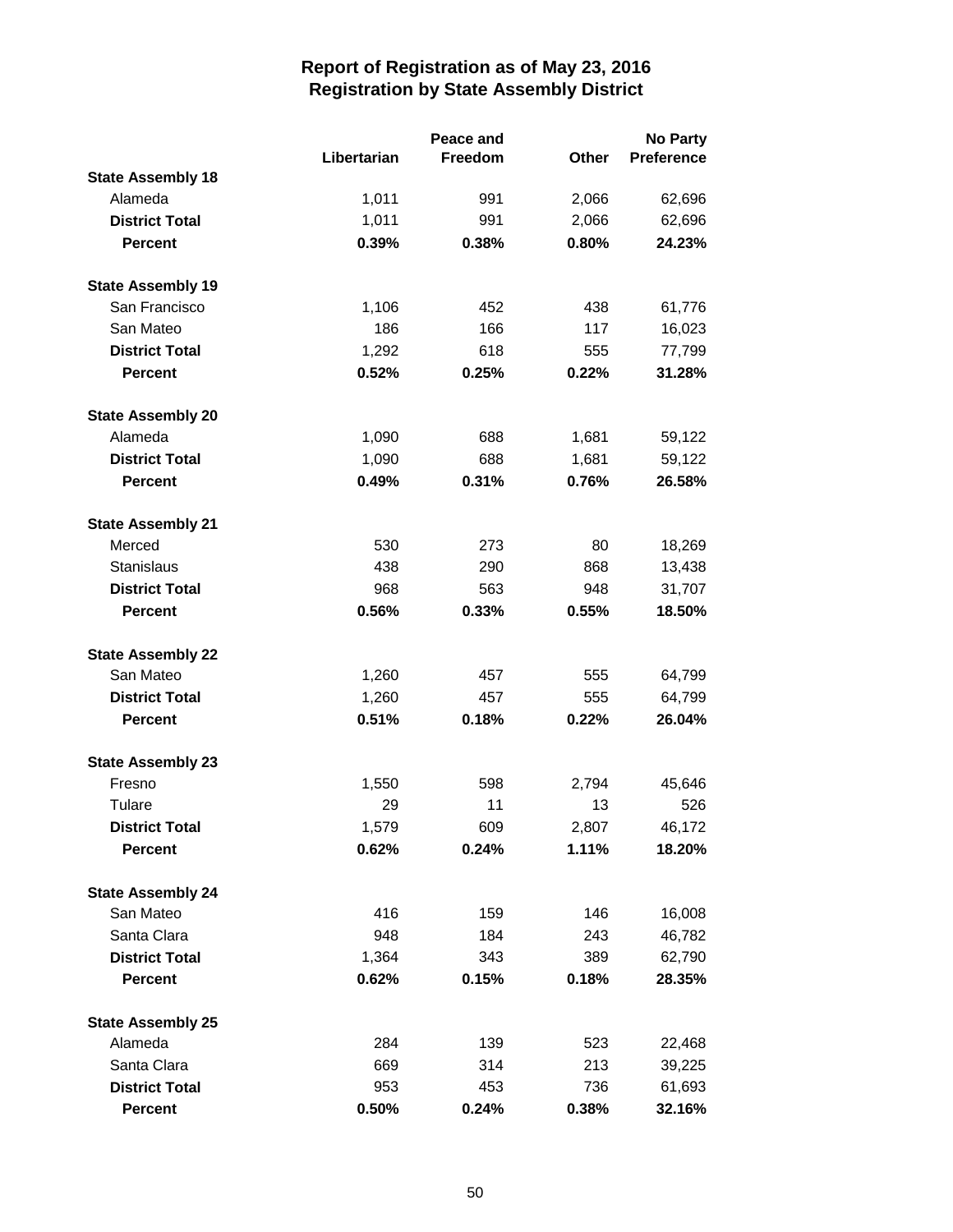|                          | <b>Total</b>      |                   |            | American    |       |
|--------------------------|-------------------|-------------------|------------|-------------|-------|
|                          | <b>Registered</b> | <b>Democratic</b> | Republican | Independent | Green |
| <b>State Assembly 26</b> |                   |                   |            |             |       |
| Inyo                     | 9,697             | 3,050             | 4,075      | 402         | 51    |
| Kern                     | 8,340             | 2,116             | 4,001      | 506         | 32    |
| Tulare                   | 139,221           | 44,573            | 61,351     | 4,448       | 347   |
| <b>District Total</b>    | 157,258           | 49,739            | 69,427     | 5,356       | 430   |
| <b>Percent</b>           |                   | 31.63%            | 44.15%     | 3.41%       | 0.27% |
| <b>State Assembly 27</b> |                   |                   |            |             |       |
| Santa Clara              | 174,803           | 87,338            | 31,478     | 3,483       | 606   |
| <b>District Total</b>    | 174,803           | 87,338            | 31,478     | 3,483       | 606   |
| <b>Percent</b>           |                   | 49.96%            | 18.01%     | 1.99%       | 0.35% |
| <b>State Assembly 28</b> |                   |                   |            |             |       |
| Santa Clara              | 235,535           | 105,802           | 56,075     | 4,908       | 923   |
| <b>District Total</b>    | 235,535           | 105,802           | 56,075     | 4,908       | 923   |
| <b>Percent</b>           |                   | 44.92%            | 23.81%     | 2.08%       | 0.39% |
| <b>State Assembly 29</b> |                   |                   |            |             |       |
| Monterey                 | 92,217            | 43,099            | 24,181     | 2,524       | 646   |
| Santa Clara              | 47,426            | 21,084            | 12,346     | 1,121       | 173   |
| Santa Cruz               | 123,967           | 70,110            | 20,677     | 2,675       | 1,428 |
| <b>District Total</b>    | 263,610           | 134,293           | 57,204     | 6,320       | 2,247 |
| <b>Percent</b>           |                   | 50.94%            | 21.70%     | 2.40%       | 0.85% |
| <b>State Assembly 30</b> |                   |                   |            |             |       |
| Monterey                 | 82,457            | 44,927            | 16,702     | 1,549       | 261   |
| San Benito               | 25,645            | 12,153            | 7,525      | 721         | 106   |
| Santa Clara              | 49,867            | 22,026            | 14,588     | 1,420       | 179   |
| Santa Cruz               | 21,842            | 13,404            | 2,794      | 355         | 111   |
| <b>District Total</b>    | 179,811           | 92,510            | 41,609     | 4,045       | 657   |
| <b>Percent</b>           |                   | 51.45%            | 23.14%     | 2.25%       | 0.37% |
| <b>State Assembly 31</b> |                   |                   |            |             |       |
| Fresno                   | 164,461           | 78,055            | 46,641     | 3,614       | 425   |
| <b>District Total</b>    | 164,461           | 78,055            | 46,641     | 3,614       | 425   |
| <b>Percent</b>           |                   | 47.46%            | 28.36%     | 2.20%       | 0.26% |
| <b>State Assembly 32</b> |                   |                   |            |             |       |
| Kern                     | 86,848            | 50,765            | 16,333     | 1,766       | 117   |
| Kings                    | 48,504            | 16,834            | 21,737     | 1,204       | 80    |
| <b>District Total</b>    | 135,352           | 67,599            | 38,070     | 2,970       | 197   |
| <b>Percent</b>           |                   | 49.94%            | 28.13%     | 2.19%       | 0.15% |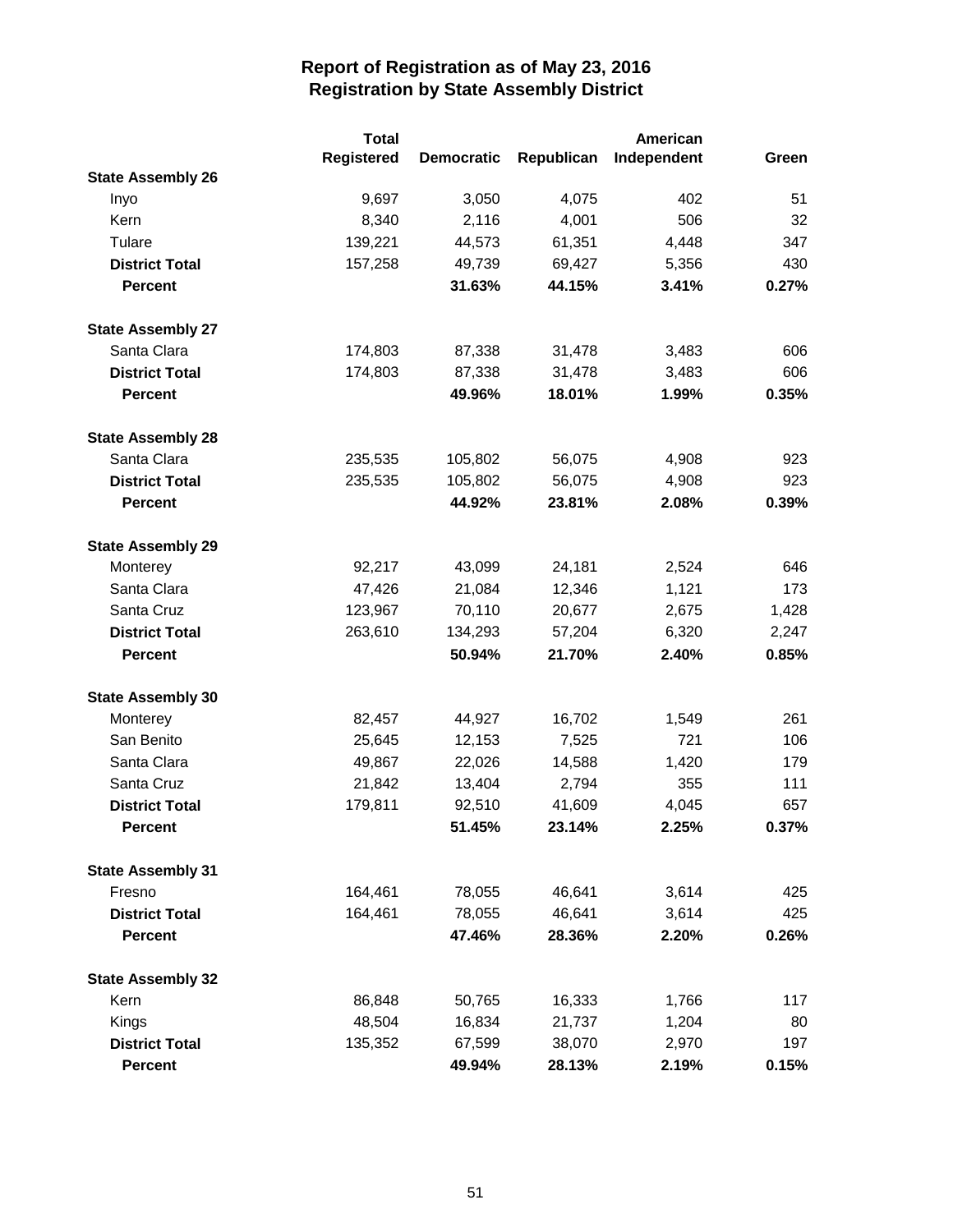|                          |             | Peace and | <b>No Party</b> |                   |  |
|--------------------------|-------------|-----------|-----------------|-------------------|--|
|                          | Libertarian | Freedom   | Other           | <b>Preference</b> |  |
| <b>State Assembly 26</b> |             |           |                 |                   |  |
| Inyo                     | 93          | 24        | 51              | 1,951             |  |
| Kern                     | 73          | 40        | 13              | 1,559             |  |
| Tulare                   | 847         | 403       | 172             | 27,080            |  |
| <b>District Total</b>    | 1,013       | 467       | 236             | 30,590            |  |
| <b>Percent</b>           | 0.64%       | 0.30%     | 0.15%           | 19.45%            |  |
| <b>State Assembly 27</b> |             |           |                 |                   |  |
| Santa Clara              | 844         | 716       | 266             | 50,072            |  |
| <b>District Total</b>    | 844         | 716       | 266             | 50,072            |  |
| <b>Percent</b>           | 0.48%       | 0.41%     | 0.15%           | 28.64%            |  |
| <b>State Assembly 28</b> |             |           |                 |                   |  |
| Santa Clara              | 1,514       | 369       | 386             | 65,558            |  |
| <b>District Total</b>    | 1,514       | 369       | 386             | 65,558            |  |
| <b>Percent</b>           | 0.64%       | 0.16%     | 0.16%           | 27.83%            |  |
| <b>State Assembly 29</b> |             |           |                 |                   |  |
| Monterey                 | 621         | 234       | 114             | 20,798            |  |
| Santa Clara              | 323         | 105       | 59              | 12,215            |  |
| Santa Cruz               | 1,044       | 318       | 725             | 26,990            |  |
| <b>District Total</b>    | 1,988       | 657       | 898             | 60,003            |  |
| <b>Percent</b>           | 0.75%       | 0.25%     | 0.34%           | 22.76%            |  |
| <b>State Assembly 30</b> |             |           |                 |                   |  |
| Monterey                 | 345         | 304       | 104             | 18,265            |  |
| San Benito               | 149         | 63        | 33              | 4,895             |  |
| Santa Clara              | 337         | 117       | 69              | 11,131            |  |
| Santa Cruz               | 96          | 85        | 57              | 4,940             |  |
| <b>District Total</b>    | 927         | 569       | 263             | 39,231            |  |
| <b>Percent</b>           | 0.52%       | 0.32%     | 0.15%           | 21.82%            |  |
| <b>State Assembly 31</b> |             |           |                 |                   |  |
| Fresno                   | 716         | 571       | 1,573           | 32,866            |  |
| <b>District Total</b>    | 716         | 571       | 1,573           | 32,866            |  |
| <b>Percent</b>           | 0.44%       | 0.35%     | 0.96%           | 19.98%            |  |
| <b>State Assembly 32</b> |             |           |                 |                   |  |
| Kern                     | 317         | 354       | 83              | 17,113            |  |
| Kings                    | 290         | 111       | 131             | 8,117             |  |
| <b>District Total</b>    | 607         | 465       | 214             | 25,230            |  |
| <b>Percent</b>           | 0.45%       | 0.34%     | 0.16%           | 18.64%            |  |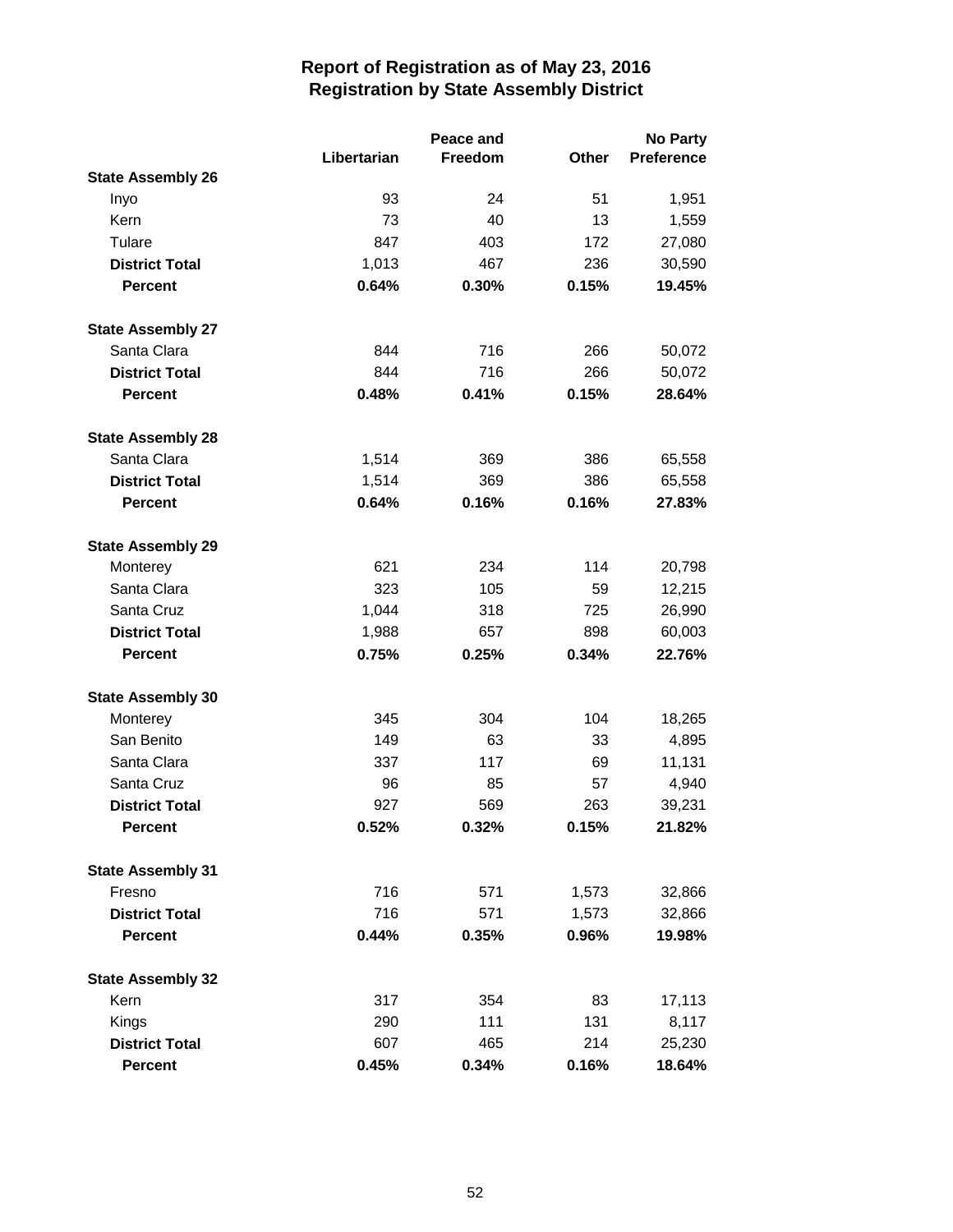|                          | <b>Total</b>      |                   |                  | American    |       |
|--------------------------|-------------------|-------------------|------------------|-------------|-------|
|                          | <b>Registered</b> | <b>Democratic</b> | Republican       | Independent | Green |
| <b>State Assembly 33</b> |                   |                   |                  |             |       |
| San Bernardino           | 182,407           | 61,145            | 69,452           | 8,991       | 497   |
| <b>District Total</b>    | 182,407           | 61,145            | 69,452           | 8,991       | 497   |
| <b>Percent</b>           |                   | 33.52%            | 38.08%           | 4.93%       | 0.27% |
| <b>State Assembly 34</b> |                   |                   |                  |             |       |
| Kern                     | 228,683           | 64,295            | 105,645          | 8,078       | 496   |
| <b>District Total</b>    | 228,683           | 64,295            | 105,645          | 8,078       | 496   |
| <b>Percent</b>           |                   | 28.12%            | 46.20%           | 3.53%       | 0.22% |
| <b>State Assembly 35</b> |                   |                   |                  |             |       |
| San Luis Obispo          | 155,801           | 54,851            | 60,772           | 4,432       | 914   |
| Santa Barbara            | 72,551            | 25,312            | 27,204           | 2,154       | 167   |
| <b>District Total</b>    | 228,352           | 80,163            | 87,976           | 6,586       | 1,081 |
| <b>Percent</b>           |                   | 35.11%            | 38.53%           | 2.88%       | 0.47% |
| <b>State Assembly 36</b> |                   |                   |                  |             |       |
| Kern                     | 16,732            | 5,084             | 6,659            | 788         | 28    |
| Los Angeles              | 196,555           | 82,922            | 67,004           | 6,242       | 452   |
| San Bernardino           | 8,511             | 2,095             | 4,131            | 497         | 25    |
| <b>District Total</b>    | 221,798           | 90,101            | 77,794           | 7,527       | 505   |
| <b>Percent</b>           |                   | 40.62%            | 35.07%           | 3.39%       | 0.23% |
| <b>State Assembly 37</b> |                   |                   |                  |             |       |
| San Luis Obispo          | 0                 | $\boldsymbol{0}$  | $\boldsymbol{0}$ | $\pmb{0}$   | 0     |
| Santa Barbara            | 129,314           | 60,868            | 31,373           | 2,922       | 821   |
| Ventura                  | 124,937           | 55,240            | 36,491           | 3,120       | 735   |
| <b>District Total</b>    | 254,251           | 116,108           | 67,864           | 6,042       | 1,556 |
| <b>Percent</b>           |                   | 45.67%            | 26.69%           | 2.38%       | 0.61% |
| <b>State Assembly 38</b> |                   |                   |                  |             |       |
| Los Angeles              | 196,053           | 71,225            | 71,245           | 5,263       | 620   |
| Ventura                  | 68,030            | 20,854            | 29,407           | 1,784       | 204   |
| <b>District Total</b>    | 264,083           | 92,079            | 100,652          | 7,047       | 824   |
| <b>Percent</b>           |                   | 34.87%            | 38.11%           | 2.67%       | 0.31% |
| <b>State Assembly 39</b> |                   |                   |                  |             |       |
| Los Angeles              | 212,359           | 111,756           | 34,199           | 4,686       | 982   |
| <b>District Total</b>    | 212,359           | 111,756           | 34,199           | 4,686       | 982   |
| <b>Percent</b>           |                   | 52.63%            | 16.10%           | 2.21%       | 0.46% |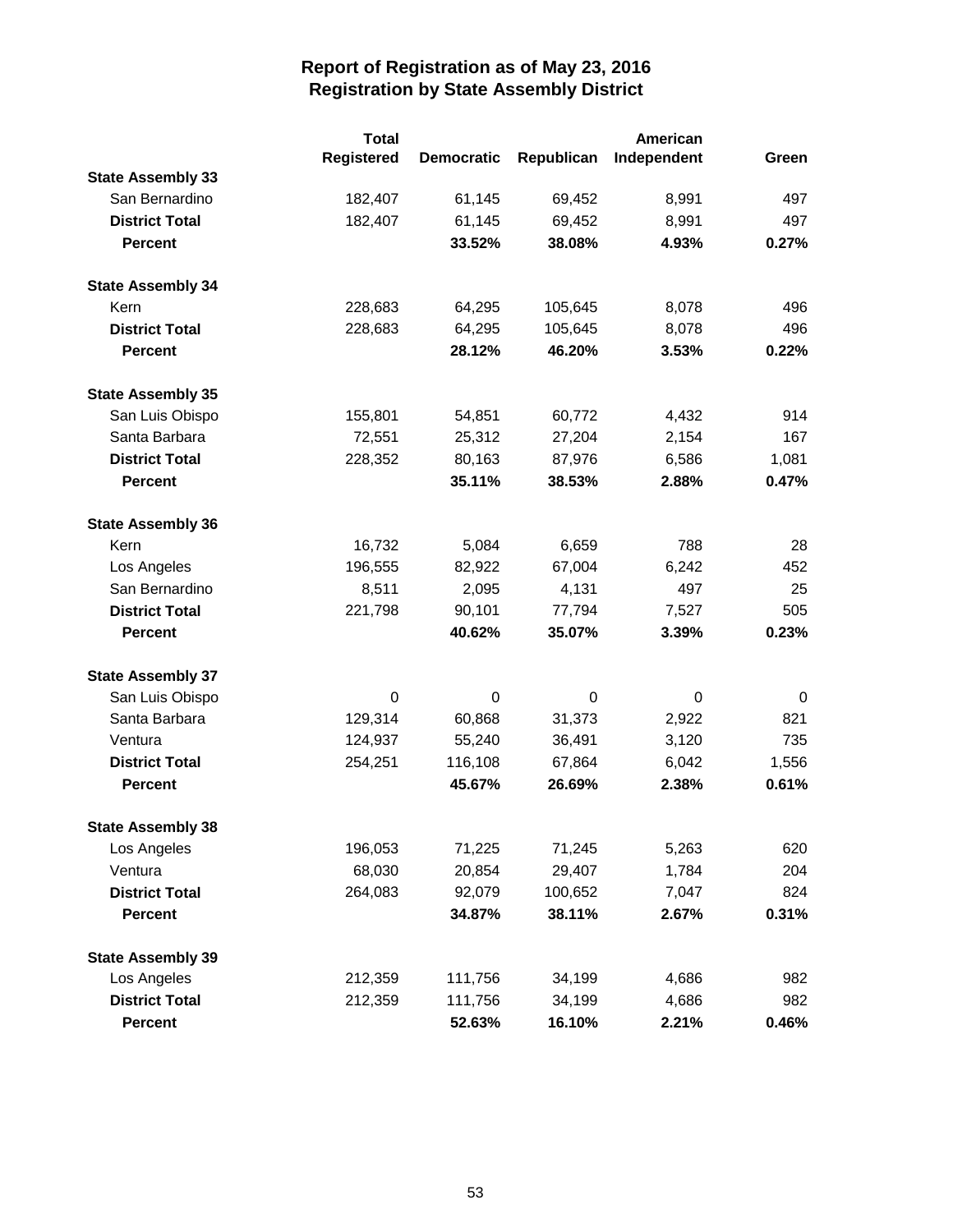|                          |             | Peace and        |              | <b>No Party</b>   |  |
|--------------------------|-------------|------------------|--------------|-------------------|--|
|                          | Libertarian | Freedom          | <b>Other</b> | <b>Preference</b> |  |
| <b>State Assembly 33</b> |             |                  |              |                   |  |
| San Bernardino           | 1,387       | 678              | 872          | 39,385            |  |
| <b>District Total</b>    | 1,387       | 678              | 872          | 39,385            |  |
| <b>Percent</b>           | 0.76%       | 0.37%            | 0.48%        | 21.59%            |  |
| <b>State Assembly 34</b> |             |                  |              |                   |  |
| Kern                     | 1,736       | 625              | 246          | 47,562            |  |
| <b>District Total</b>    | 1,736       | 625              | 246          | 47,562            |  |
| <b>Percent</b>           | 0.76%       | 0.27%            | 0.11%        | 20.80%            |  |
| <b>State Assembly 35</b> |             |                  |              |                   |  |
| San Luis Obispo          | 1,252       | 330              | 1,707        | 31,543            |  |
| Santa Barbara            | 389         | 228              | 485          | 16,612            |  |
| <b>District Total</b>    | 1,641       | 558              | 2,192        | 48,155            |  |
| <b>Percent</b>           | 0.72%       | 0.24%            | 0.96%        | 21.09%            |  |
| <b>State Assembly 36</b> |             |                  |              |                   |  |
| Kern                     | 148         | 72               | 15           | 3,938             |  |
| Los Angeles              | 1,068       | 756              | 1,512        | 36,599            |  |
| San Bernardino           | 90          | 14               | 42           | 1,617             |  |
| <b>District Total</b>    | 1,306       | 842              | 1,569        | 42,154            |  |
| <b>Percent</b>           | 0.59%       | 0.38%            | 0.71%        | 19.01%            |  |
| <b>State Assembly 37</b> |             |                  |              |                   |  |
| San Luis Obispo          | 0           | $\boldsymbol{0}$ | 0            | 0                 |  |
| Santa Barbara            | 953         | 241              | 978          | 31,158            |  |
| Ventura                  | 871         | 355              | 1,653        | 26,472            |  |
| <b>District Total</b>    | 1,824       | 596              | 2,631        | 57,630            |  |
| <b>Percent</b>           | 0.72%       | 0.23%            | 1.03%        | 22.67%            |  |
| <b>State Assembly 38</b> |             |                  |              |                   |  |
| Los Angeles              | 1,249       | 478              | 1,948        | 44,025            |  |
| Ventura                  | 515         | 134              | 809          | 14,323            |  |
| <b>District Total</b>    | 1,764       | 612              | 2,757        | 58,348            |  |
| <b>Percent</b>           | 0.67%       | 0.23%            | 1.04%        | 22.09%            |  |
| <b>State Assembly 39</b> |             |                  |              |                   |  |
| Los Angeles              | 1,270       | 1,346            | 2,207        | 55,913            |  |
| <b>District Total</b>    | 1,270       | 1,346            | 2,207        | 55,913            |  |
| Percent                  | 0.60%       | 0.63%            | 1.04%        | 26.33%            |  |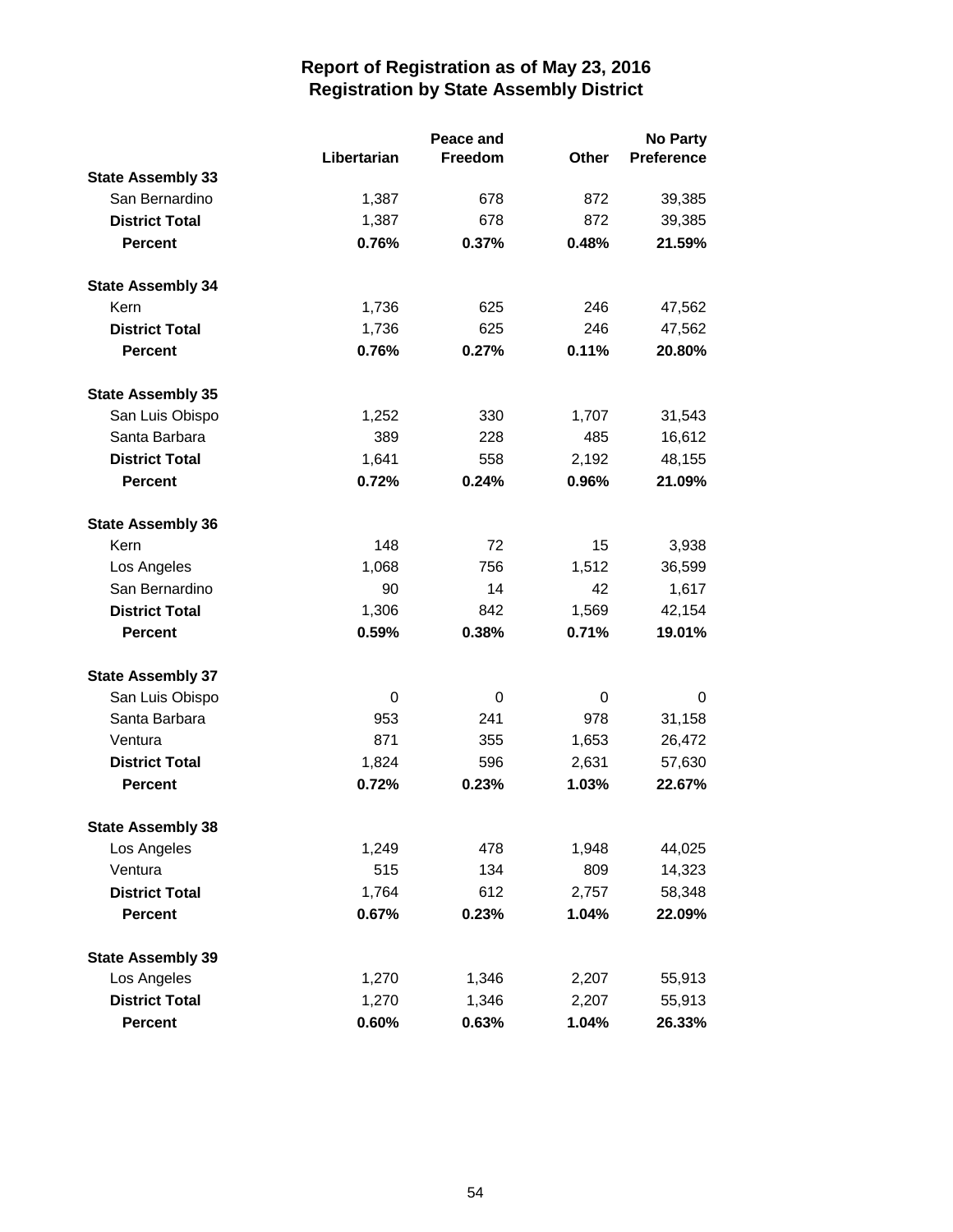|                          | <b>Total</b>      |                   |            | American    |                |
|--------------------------|-------------------|-------------------|------------|-------------|----------------|
|                          | <b>Registered</b> | <b>Democratic</b> | Republican | Independent | Green          |
| <b>State Assembly 40</b> |                   |                   |            |             |                |
| San Bernardino           | 196,824           | 73,725            | 70,933     | 6,303       | 576            |
| <b>District Total</b>    | 196,824           | 73,725            | 70,933     | 6,303       | 576            |
| <b>Percent</b>           |                   | 37.46%            | 36.04%     | 3.20%       | 0.29%          |
| <b>State Assembly 41</b> |                   |                   |            |             |                |
| Los Angeles              | 221,167           | 103,418           | 60,093     | 4,747       | 1,019          |
| San Bernardino           | 50,014            | 16,505            | 21,196     | 1,563       | 159            |
| <b>District Total</b>    | 271,181           | 119,923           | 81,289     | 6,310       | 1,178          |
| <b>Percent</b>           |                   | 44.22%            | 29.98%     | 2.33%       | 0.43%          |
| <b>State Assembly 42</b> |                   |                   |            |             |                |
| Riverside                | 156,173           | 58,121            | 61,247     | 5,189       | 362            |
| San Bernardino           | 51,620            | 14,592            | 22,593     | 2,324       | 233            |
| <b>District Total</b>    | 207,793           | 72,713            | 83,840     | 7,513       | 595            |
| <b>Percent</b>           |                   | 34.99%            | 40.35%     | 3.62%       | 0.29%          |
| <b>State Assembly 43</b> |                   |                   |            |             |                |
| Los Angeles              | 266,997           | 124,633           | 58,397     | 5,555       | 1,185          |
| <b>District Total</b>    | 266,997           | 124,633           | 58,397     | 5,555       | 1,185          |
| <b>Percent</b>           |                   | 46.68%            | 21.87%     | 2.08%       | 0.44%          |
| <b>State Assembly 44</b> |                   |                   |            |             |                |
| Los Angeles              | 6,016             | 2,017             | 2,428      | 167         | 15             |
| Ventura                  | 218,855           | 93,137            | 72,241     | 4,922       | 624            |
| <b>District Total</b>    | 224,871           | 95,154            | 74,669     | 5,089       | 639            |
| <b>Percent</b>           |                   | 42.31%            | 33.21%     | 2.26%       | 0.28%          |
| <b>State Assembly 45</b> |                   |                   |            |             |                |
| Los Angeles              | 254,983           | 124,075           | 60,622     | 5,726       | 996            |
| Ventura                  | 1,223             | 458               | 466        | 22          | $\overline{2}$ |
| <b>District Total</b>    | 256,206           | 124,533           | 61,088     | 5,748       | 998            |
| <b>Percent</b>           |                   | 48.61%            | 23.84%     | 2.24%       | 0.39%          |
| <b>State Assembly 46</b> |                   |                   |            |             |                |
| Los Angeles              | 229,679           | 122,794           | 36,008     | 5,189       | 997            |
| <b>District Total</b>    | 229,679           | 122,794           | 36,008     | 5,189       | 997            |
| <b>Percent</b>           |                   | 53.46%            | 15.68%     | 2.26%       | 0.43%          |
| <b>State Assembly 47</b> |                   |                   |            |             |                |
| San Bernardino           | 157,654           | 77,534            | 34,546     | 4,221       | 360            |
| <b>District Total</b>    | 157,654           | 77,534            | 34,546     | 4,221       | 360            |
| <b>Percent</b>           |                   | 49.18%            | 21.91%     | 2.68%       | 0.23%          |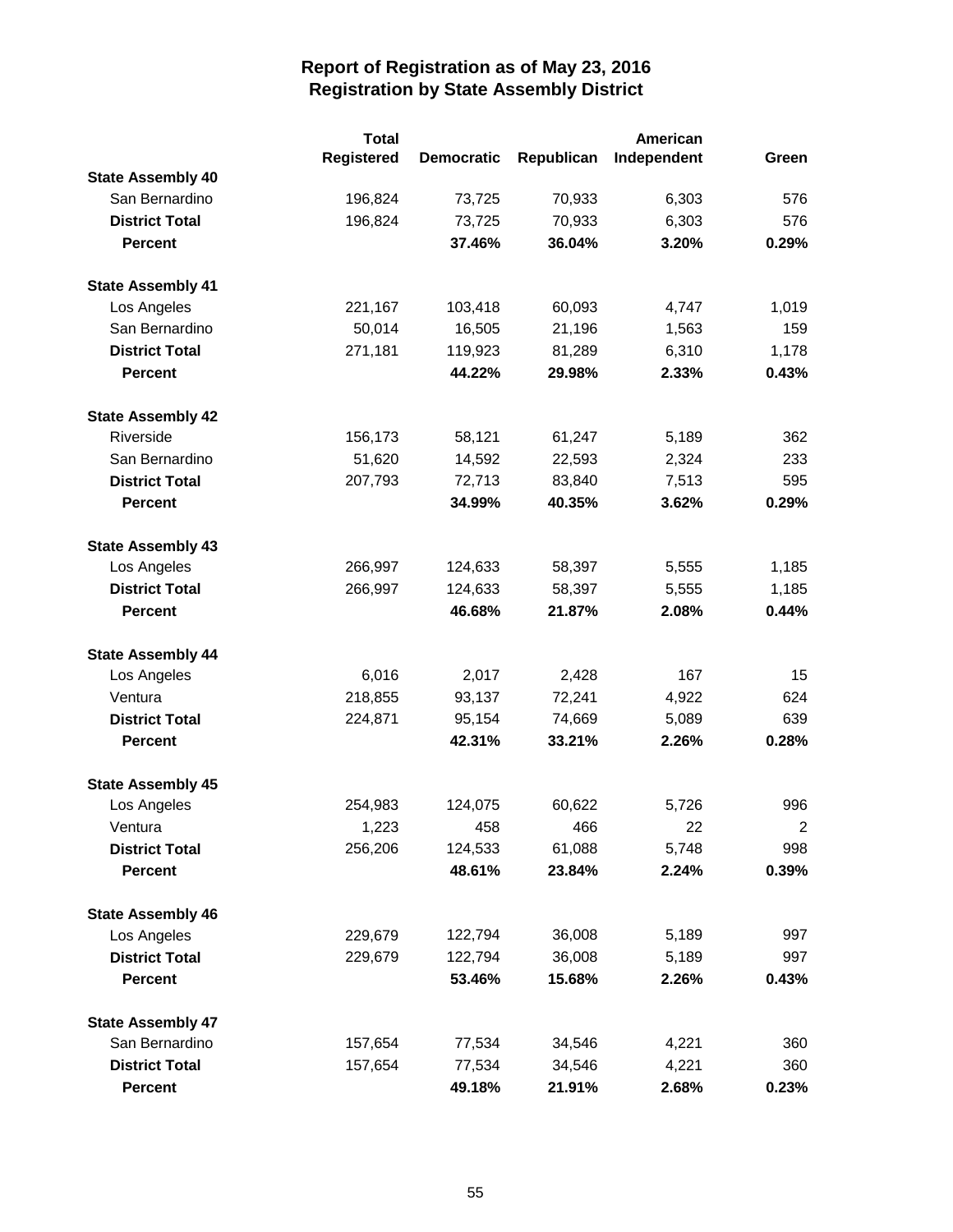|                          |             | Peace and |              | <b>No Party</b>   |  |
|--------------------------|-------------|-----------|--------------|-------------------|--|
|                          | Libertarian | Freedom   | <b>Other</b> | <b>Preference</b> |  |
| <b>State Assembly 40</b> |             |           |              |                   |  |
| San Bernardino           | 1,147       | 746       | 705          | 42,689            |  |
| <b>District Total</b>    | 1,147       | 746       | 705          | 42,689            |  |
| <b>Percent</b>           | 0.58%       | 0.38%     | 0.36%        | 21.69%            |  |
| <b>State Assembly 41</b> |             |           |              |                   |  |
| Los Angeles              | 1,343       | 1,017     | 1,927        | 47,603            |  |
| San Bernardino           | 321         | 153       | 155          | 9,962             |  |
| <b>District Total</b>    | 1,664       | 1,170     | 2,082        | 57,565            |  |
| <b>Percent</b>           | 0.61%       | 0.43%     | 0.77%        | 21.23%            |  |
| <b>State Assembly 42</b> |             |           |              |                   |  |
| Riverside                | 920         | 386       | 1,081        | 28,867            |  |
| San Bernardino           | 474         | 149       | 242          | 11,013            |  |
| <b>District Total</b>    | 1,394       | 535       | 1,323        | 39,880            |  |
| <b>Percent</b>           | 0.67%       | 0.26%     | 0.64%        | 19.19%            |  |
| <b>State Assembly 43</b> |             |           |              |                   |  |
| Los Angeles              | 1,619       | 1,094     | 2,506        | 72,008            |  |
| <b>District Total</b>    | 1,619       | 1,094     | 2,506        | 72,008            |  |
| <b>Percent</b>           | 0.61%       | 0.41%     | 0.94%        | 26.97%            |  |
| <b>State Assembly 44</b> |             |           |              |                   |  |
| Los Angeles              | 36          | 14        | 78           | 1,261             |  |
| Ventura                  | 1,386       | 457       | 2,589        | 43,499            |  |
| <b>District Total</b>    | 1,422       | 471       | 2,667        | 44,760            |  |
| <b>Percent</b>           | 0.63%       | 0.21%     | 1.19%        | 19.90%            |  |
| <b>State Assembly 45</b> |             |           |              |                   |  |
| Los Angeles              | 1,453       | 1,022     | 2,330        | 58,759            |  |
| Ventura                  | 8           | 3         | 15           | 249               |  |
| <b>District Total</b>    | 1,461       | 1,025     | 2,345        | 59,008            |  |
| <b>Percent</b>           | 0.57%       | 0.40%     | 0.92%        | 23.03%            |  |
| <b>State Assembly 46</b> |             |           |              |                   |  |
| Los Angeles              | 1,512       | 962       | 2,235        | 59,982            |  |
| <b>District Total</b>    | 1,512       | 962       | 2,235        | 59,982            |  |
| <b>Percent</b>           | 0.66%       | 0.42%     | 0.97%        | 26.12%            |  |
| <b>State Assembly 47</b> |             |           |              |                   |  |
| San Bernardino           | 770         | 965       | 550          | 38,708            |  |
| <b>District Total</b>    | 770         | 965       | 550          | 38,708            |  |
| Percent                  | 0.49%       | 0.61%     | 0.35%        | 24.55%            |  |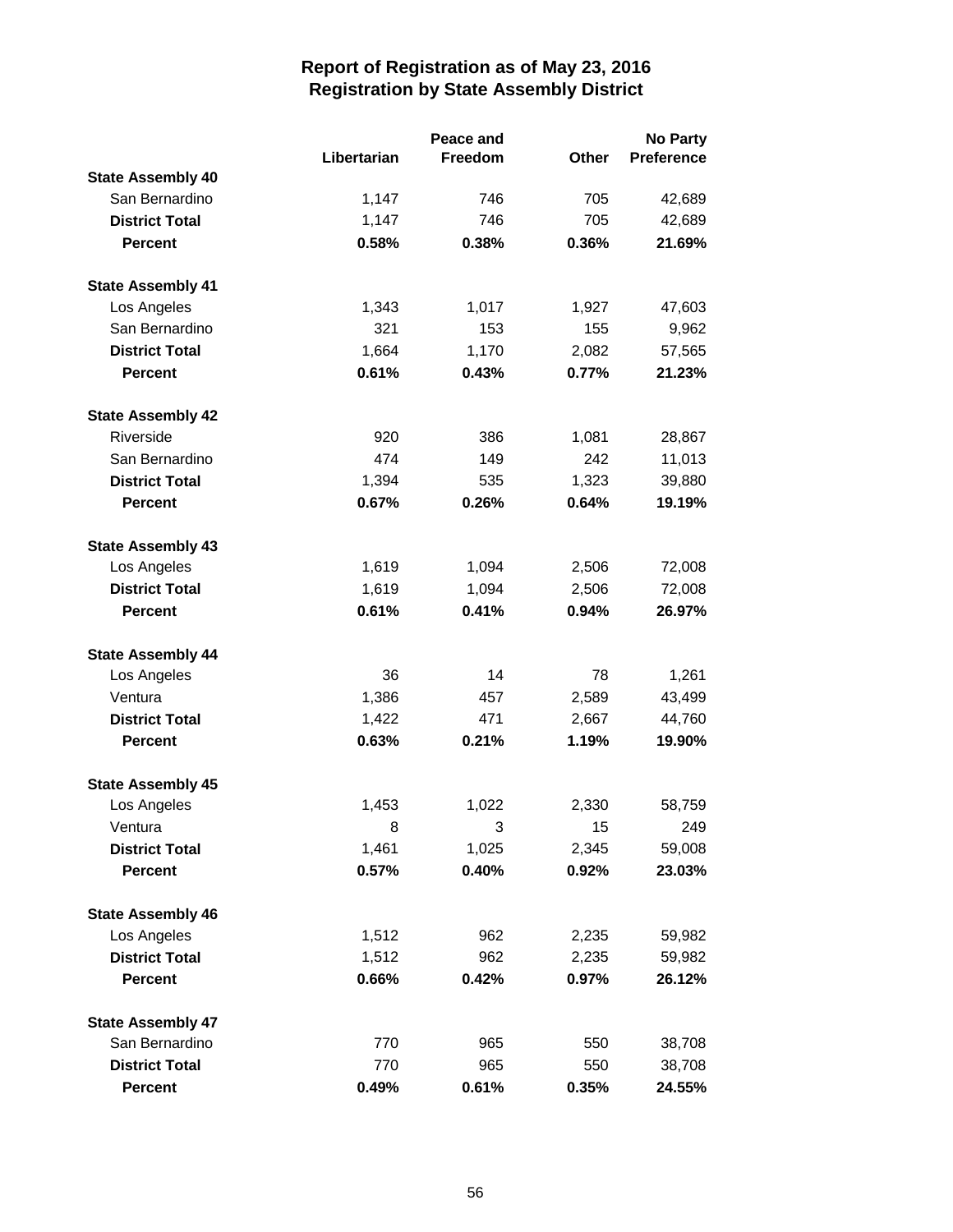|                          | <b>Total</b>      |                   | American   |             |       |
|--------------------------|-------------------|-------------------|------------|-------------|-------|
|                          | <b>Registered</b> | <b>Democratic</b> | Republican | Independent | Green |
| <b>State Assembly 48</b> |                   |                   |            |             |       |
| Los Angeles              | 205,230           | 96,662            | 50,098     | 4,835       | 588   |
| <b>District Total</b>    | 205,230           | 96,662            | 50,098     | 4,835       | 588   |
| <b>Percent</b>           |                   | 47.10%            | 24.41%     | 2.36%       | 0.29% |
| <b>State Assembly 49</b> |                   |                   |            |             |       |
| Los Angeles              | 194,999           | 82,326            | 42,007     | 3,549       | 583   |
| <b>District Total</b>    | 194,999           | 82,326            | 42,007     | 3,549       | 583   |
| <b>Percent</b>           |                   | 42.22%            | 21.54%     | 1.82%       | 0.30% |
| <b>State Assembly 50</b> |                   |                   |            |             |       |
| Los Angeles              | 312,782           | 165,830           | 53,575     | 6,723       | 1,618 |
| <b>District Total</b>    | 312,782           | 165,830           | 53,575     | 6,723       | 1,618 |
| <b>Percent</b>           |                   | 53.02%            | 17.13%     | 2.15%       | 0.52% |
| <b>State Assembly 51</b> |                   |                   |            |             |       |
| Los Angeles              | 209,436           | 126,978           | 20,870     | 3,517       | 1,109 |
| <b>District Total</b>    | 209,436           | 126,978           | 20,870     | 3,517       | 1,109 |
| <b>Percent</b>           |                   | 60.63%            | 9.96%      | 1.68%       | 0.53% |
| <b>State Assembly 52</b> |                   |                   |            |             |       |
| Los Angeles              | 59,668            | 30,256            | 10,259     | 1,322       | 193   |
| San Bernardino           | 103,325           | 47,012            | 28,032     | 2,718       | 264   |
| <b>District Total</b>    | 162,993           | 77,268            | 38,291     | 4,040       | 457   |
| <b>Percent</b>           |                   | 47.41%            | 23.49%     | 2.48%       | 0.28% |
| <b>State Assembly 53</b> |                   |                   |            |             |       |
| Los Angeles              | 163,842           | 96,255            | 15,313     | 2,936       | 745   |
| <b>District Total</b>    | 163,842           | 96,255            | 15,313     | 2,936       | 745   |
| <b>Percent</b>           |                   | 58.75%            | 9.35%      | 1.79%       | 0.45% |
| <b>State Assembly 54</b> |                   |                   |            |             |       |
| Los Angeles              | 278,806           | 176,600           | 27,742     | 5,205       | 1,173 |
| <b>District Total</b>    | 278,806           | 176,600           | 27,742     | 5,205       | 1,173 |
| <b>Percent</b>           |                   | 63.34%            | 9.95%      | 1.87%       | 0.42% |
| <b>State Assembly 55</b> |                   |                   |            |             |       |
| Los Angeles              | 79,515            | 29,716            | 21,274     | 1,550       | 212   |
| Orange                   | 112,113           | 32,531            | 52,830     | 2,697       | 264   |
| San Bernardino           | 33,775            | 10,984            | 13,266     | 915         | 58    |
| <b>District Total</b>    | 225,403           | 73,231            | 87,370     | 5,162       | 534   |
| <b>Percent</b>           |                   | 32.49%            | 38.76%     | 2.29%       | 0.24% |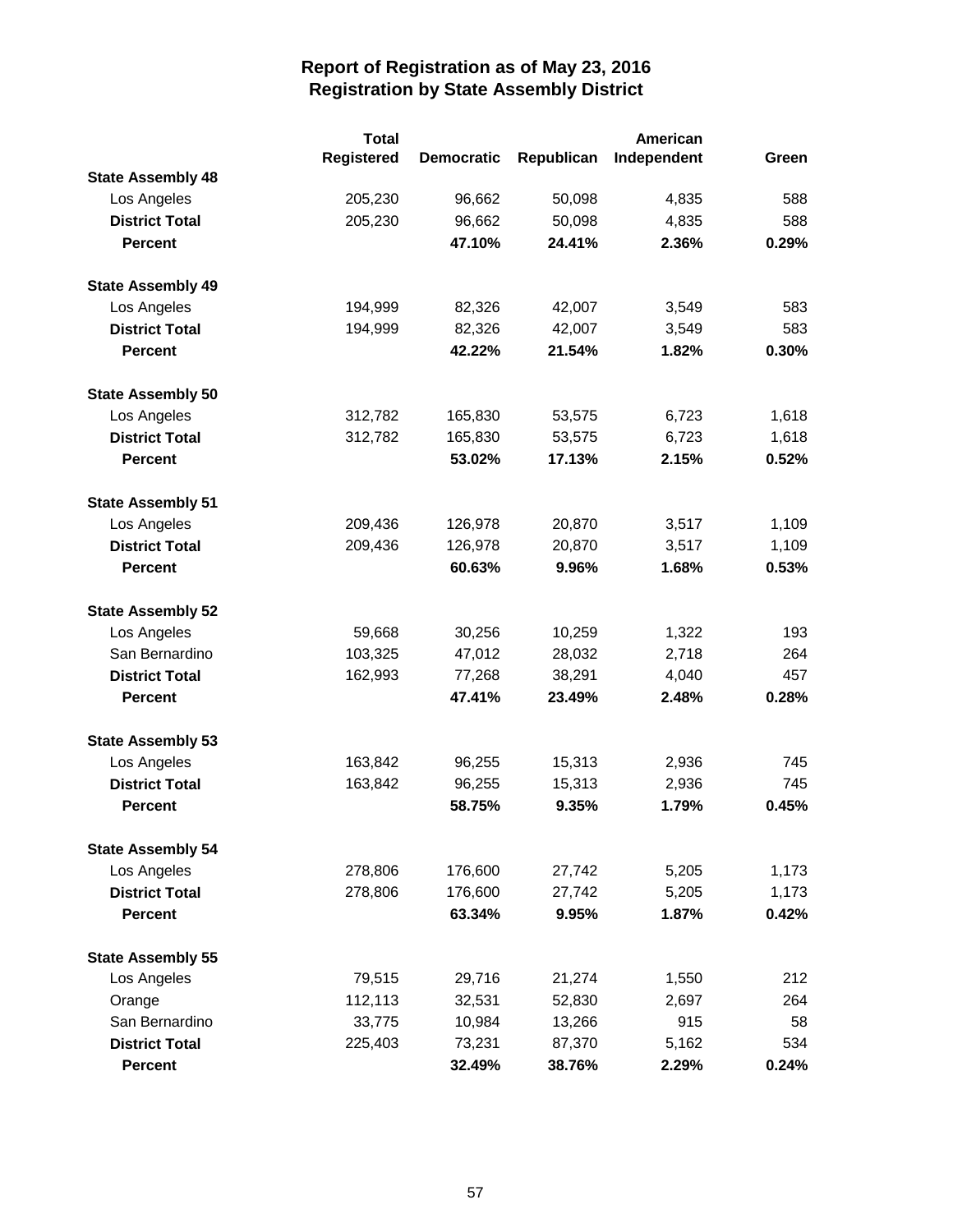|                          |             | Peace and |       | <b>No Party</b> |  |
|--------------------------|-------------|-----------|-------|-----------------|--|
|                          | Libertarian | Freedom   | Other | Preference      |  |
| <b>State Assembly 48</b> |             |           |       |                 |  |
| Los Angeles              | 1,023       | 2,086     | 1,450 | 48,488          |  |
| <b>District Total</b>    | 1,023       | 2,086     | 1,450 | 48,488          |  |
| <b>Percent</b>           | 0.50%       | 1.02%     | 0.71% | 23.63%          |  |
| <b>State Assembly 49</b> |             |           |       |                 |  |
| Los Angeles              | 828         | 1,237     | 1,305 | 63,164          |  |
| <b>District Total</b>    | 828         | 1,237     | 1,305 | 63,164          |  |
| <b>Percent</b>           | 0.42%       | 0.63%     | 0.67% | 32.39%          |  |
| <b>State Assembly 50</b> |             |           |       |                 |  |
| Los Angeles              | 2,057       | 816       | 3,357 | 78,806          |  |
| <b>District Total</b>    | 2,057       | 816       | 3,357 | 78,806          |  |
| <b>Percent</b>           | 0.66%       | 0.26%     | 1.07% | 25.20%          |  |
| <b>State Assembly 51</b> |             |           |       |                 |  |
| Los Angeles              | 1,016       | 1,899     | 1,384 | 52,663          |  |
| <b>District Total</b>    | 1,016       | 1,899     | 1,384 | 52,663          |  |
| <b>Percent</b>           | 0.49%       | 0.91%     | 0.66% | 25.15%          |  |
| <b>State Assembly 52</b> |             |           |       |                 |  |
| Los Angeles              | 312         | 1,531     | 457   | 15,338          |  |
| San Bernardino           | 621         | 535       | 293   | 23,850          |  |
| <b>District Total</b>    | 933         | 2,066     | 750   | 39,188          |  |
| <b>Percent</b>           | 0.57%       | 1.27%     | 0.46% | 24.04%          |  |
| <b>State Assembly 53</b> |             |           |       |                 |  |
| Los Angeles              | 835         | 1,468     | 1,071 | 45,219          |  |
| <b>District Total</b>    | 835         | 1,468     | 1,071 | 45,219          |  |
| <b>Percent</b>           | 0.51%       | 0.90%     | 0.65% | 27.60%          |  |
| <b>State Assembly 54</b> |             |           |       |                 |  |
| Los Angeles              | 1,476       | 1,171     | 2,589 | 62,850          |  |
| <b>District Total</b>    | 1,476       | 1,171     | 2,589 | 62,850          |  |
| <b>Percent</b>           | 0.53%       | 0.42%     | 0.93% | 22.54%          |  |
| <b>State Assembly 55</b> |             |           |       |                 |  |
| Los Angeles              | 335         | 506       | 564   | 25,358          |  |
| Orange                   | 769         | 189       | 311   | 22,522          |  |
| San Bernardino           | 188         | 95        | 101   | 8,168           |  |
| <b>District Total</b>    | 1,292       | 790       | 976   | 56,048          |  |
| <b>Percent</b>           | 0.57%       | 0.35%     | 0.43% | 24.87%          |  |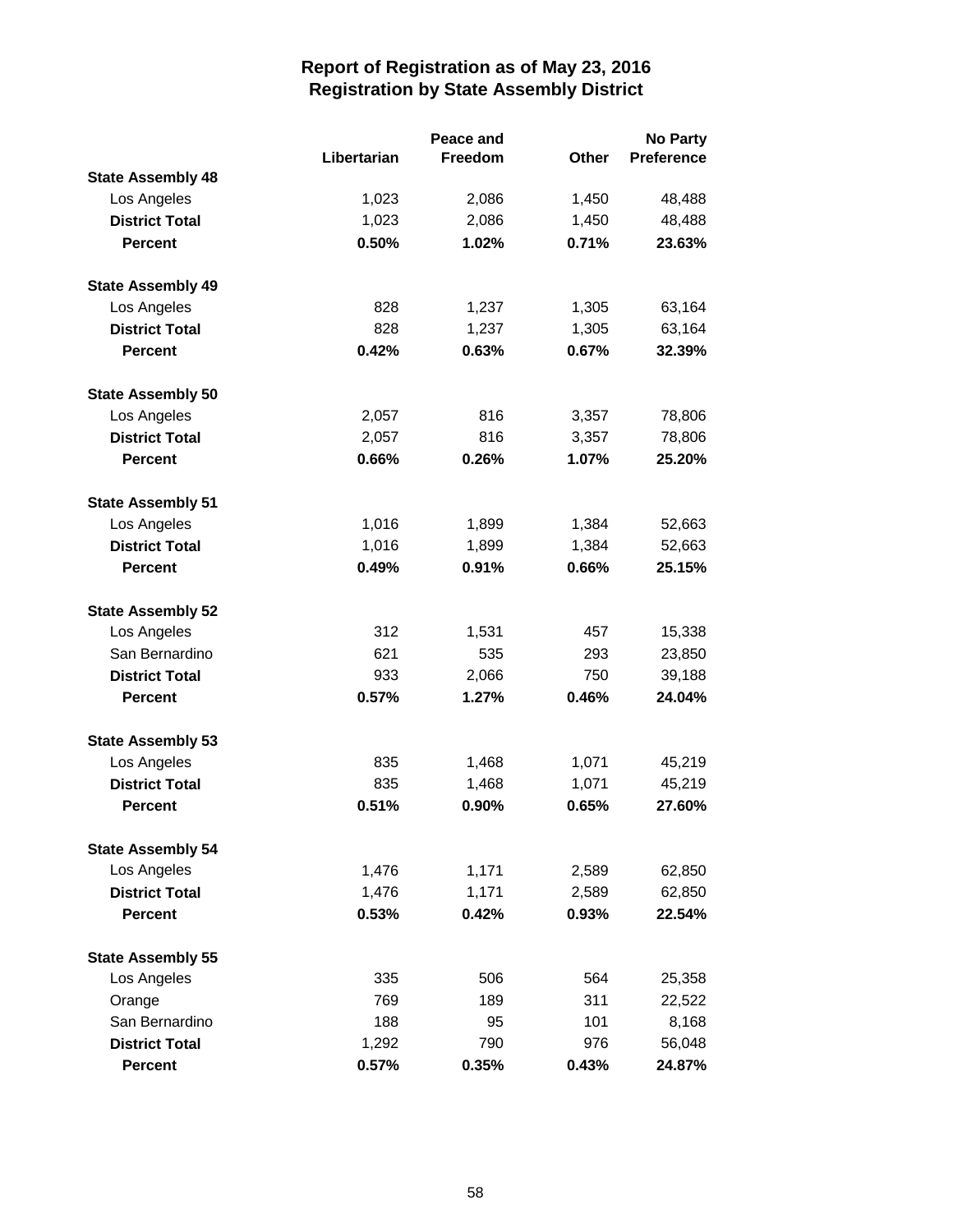|                          | <b>Total</b>      |                   |            | American    |       |
|--------------------------|-------------------|-------------------|------------|-------------|-------|
|                          | <b>Registered</b> | <b>Democratic</b> | Republican | Independent | Green |
| <b>State Assembly 56</b> |                   |                   |            |             |       |
| Imperial                 | 63,185            | 31,299            | 13,016     | 1,482       | 129   |
| Riverside                | 98,548            | 45,963            | 31,338     | 2,308       | 185   |
| <b>District Total</b>    | 161,733           | 77,262            | 44,354     | 3,790       | 314   |
| <b>Percent</b>           |                   | 47.77%            | 27.42%     | 2.34%       | 0.19% |
| <b>State Assembly 57</b> |                   |                   |            |             |       |
| Los Angeles              | 225,192           | 109,076           | 55,491     | 5,030       | 620   |
| <b>District Total</b>    | 225,192           | 109,076           | 55,491     | 5,030       | 620   |
| <b>Percent</b>           |                   | 48.44%            | 24.64%     | 2.23%       | 0.28% |
| <b>State Assembly 58</b> |                   |                   |            |             |       |
| Los Angeles              | 216,938           | 115,587           | 40,902     | 4,290       | 570   |
| <b>District Total</b>    | 216,938           | 115,587           | 40,902     | 4,290       | 570   |
| <b>Percent</b>           |                   | 53.28%            | 18.85%     | 1.98%       | 0.26% |
| <b>State Assembly 59</b> |                   |                   |            |             |       |
| Los Angeles              | 174,876           | 118,670           | 9,755      | 3,114       | 504   |
| <b>District Total</b>    | 174,876           | 118,670           | 9,755      | 3,114       | 504   |
| <b>Percent</b>           |                   | 67.86%            | 5.58%      | 1.78%       | 0.29% |
| <b>State Assembly 60</b> |                   |                   |            |             |       |
| Riverside                | 178,313           | 64,426            | 68,446     | 4,664       | 367   |
| <b>District Total</b>    | 178,313           | 64,426            | 68,446     | 4,664       | 367   |
| <b>Percent</b>           |                   | 36.13%            | 38.39%     | 2.62%       | 0.21% |
| <b>State Assembly 61</b> |                   |                   |            |             |       |
| Riverside                | 191,852           | 87,025            | 57,212     | 4,807       | 487   |
| <b>District Total</b>    | 191,852           | 87,025            | 57,212     | 4,807       | 487   |
| <b>Percent</b>           |                   | 45.36%            | 29.82%     | 2.51%       | 0.25% |
| <b>State Assembly 62</b> |                   |                   |            |             |       |
| Los Angeles              | 250,433           | 151,552           | 31,446     | 4,958       | 953   |
| <b>District Total</b>    | 250,433           | 151,552           | 31,446     | 4,958       | 953   |
| <b>Percent</b>           |                   | 60.52%            | 12.56%     | 1.98%       | 0.38% |
| <b>State Assembly 63</b> |                   |                   |            |             |       |
| Los Angeles              | 192,347           | 109,677           | 29,412     | 3,812       | 557   |
| <b>District Total</b>    | 192,347           | 109,677           | 29,412     | 3,812       | 557   |
| <b>Percent</b>           |                   | 57.02%            | 15.29%     | 1.98%       | 0.29% |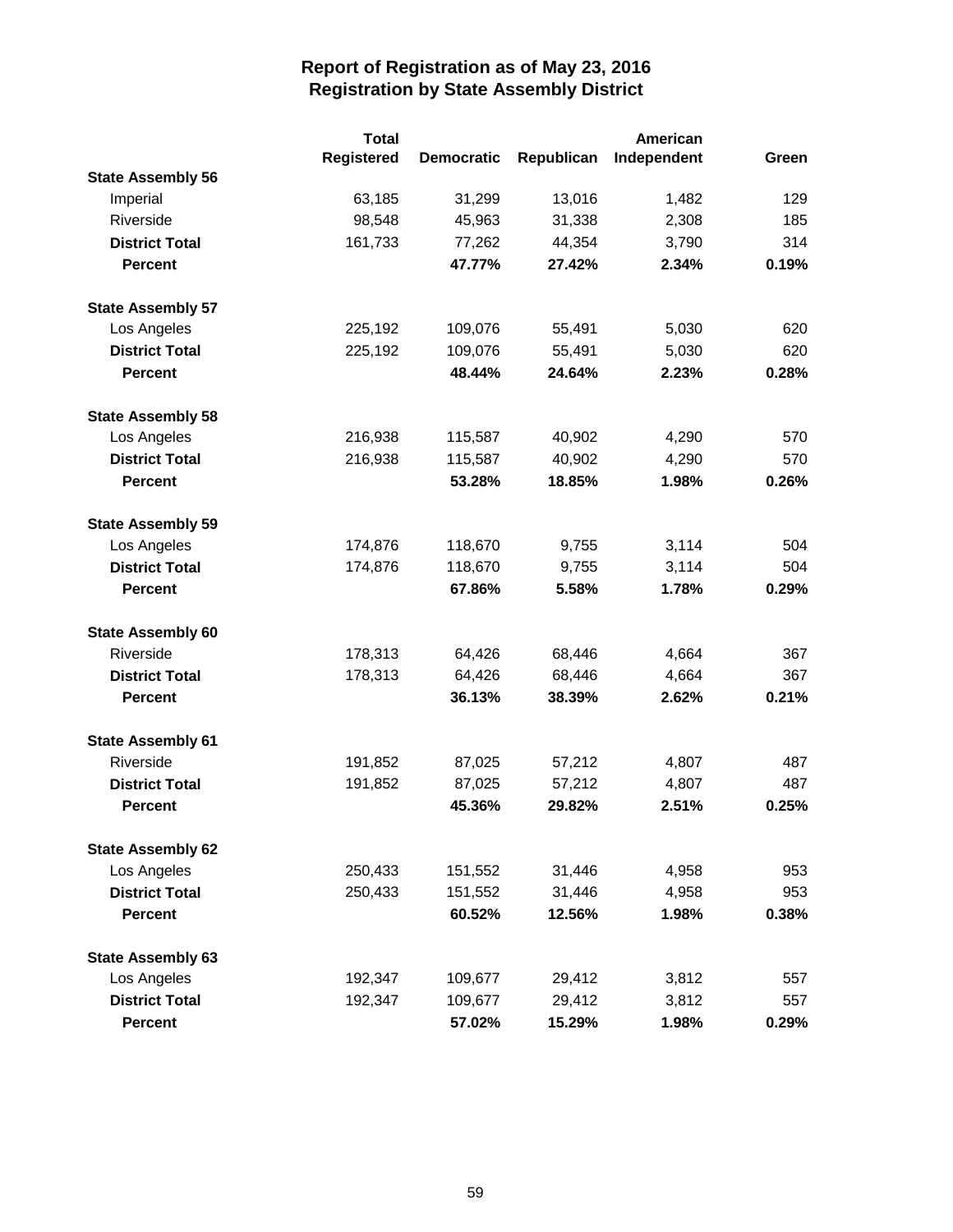|                          |             | Peace and |       | <b>No Party</b> |  |
|--------------------------|-------------|-----------|-------|-----------------|--|
|                          | Libertarian | Freedom   | Other | Preference      |  |
| <b>State Assembly 56</b> |             |           |       |                 |  |
| Imperial                 | 286         | 311       | 366   | 16,296          |  |
| Riverside                | 439         | 304       | 589   | 17,422          |  |
| <b>District Total</b>    | 725         | 615       | 955   | 33,718          |  |
| <b>Percent</b>           | 0.45%       | 0.38%     | 0.59% | 20.85%          |  |
| <b>State Assembly 57</b> |             |           |       |                 |  |
| Los Angeles              | 1,144       | 1,762     | 1,449 | 50,620          |  |
| <b>District Total</b>    | 1,144       | 1,762     | 1,449 | 50,620          |  |
| <b>Percent</b>           | 0.51%       | 0.78%     | 0.64% | 22.48%          |  |
| <b>State Assembly 58</b> |             |           |       |                 |  |
| Los Angeles              | 955         | 1,912     | 1,502 | 51,220          |  |
| <b>District Total</b>    | 955         | 1,912     | 1,502 | 51,220          |  |
| <b>Percent</b>           | 0.44%       | 0.88%     | 0.69% | 23.61%          |  |
| <b>State Assembly 59</b> |             |           |       |                 |  |
| Los Angeles              | 653         | 1,703     | 1,094 | 39,383          |  |
| <b>District Total</b>    | 653         | 1,703     | 1,094 | 39,383          |  |
| <b>Percent</b>           | 0.37%       | 0.97%     | 0.63% | 22.52%          |  |
| <b>State Assembly 60</b> |             |           |       |                 |  |
| Riverside                | 1,110       | 780       | 1,083 | 37,437          |  |
| <b>District Total</b>    | 1,110       | 780       | 1,083 | 37,437          |  |
| <b>Percent</b>           | 0.62%       | 0.44%     | 0.61% | 21.00%          |  |
| <b>State Assembly 61</b> |             |           |       |                 |  |
| Riverside                | 1,100       | 860       | 1,092 | 39,269          |  |
| <b>District Total</b>    | 1,100       | 860       | 1,092 | 39,269          |  |
| <b>Percent</b>           | 0.57%       | 0.45%     | 0.57% | 20.47%          |  |
| <b>State Assembly 62</b> |             |           |       |                 |  |
| Los Angeles              | 1,359       | 1,286     | 2,345 | 56,534          |  |
| <b>District Total</b>    | 1,359       | 1,286     | 2,345 | 56,534          |  |
| <b>Percent</b>           | 0.54%       | 0.51%     | 0.94% | 22.57%          |  |
| <b>State Assembly 63</b> |             |           |       |                 |  |
| Los Angeles              | 891         | 2,299     | 1,199 | 44,500          |  |
| <b>District Total</b>    | 891         | 2,299     | 1,199 | 44,500          |  |
| <b>Percent</b>           | 0.46%       | 1.20%     | 0.62% | 23.14%          |  |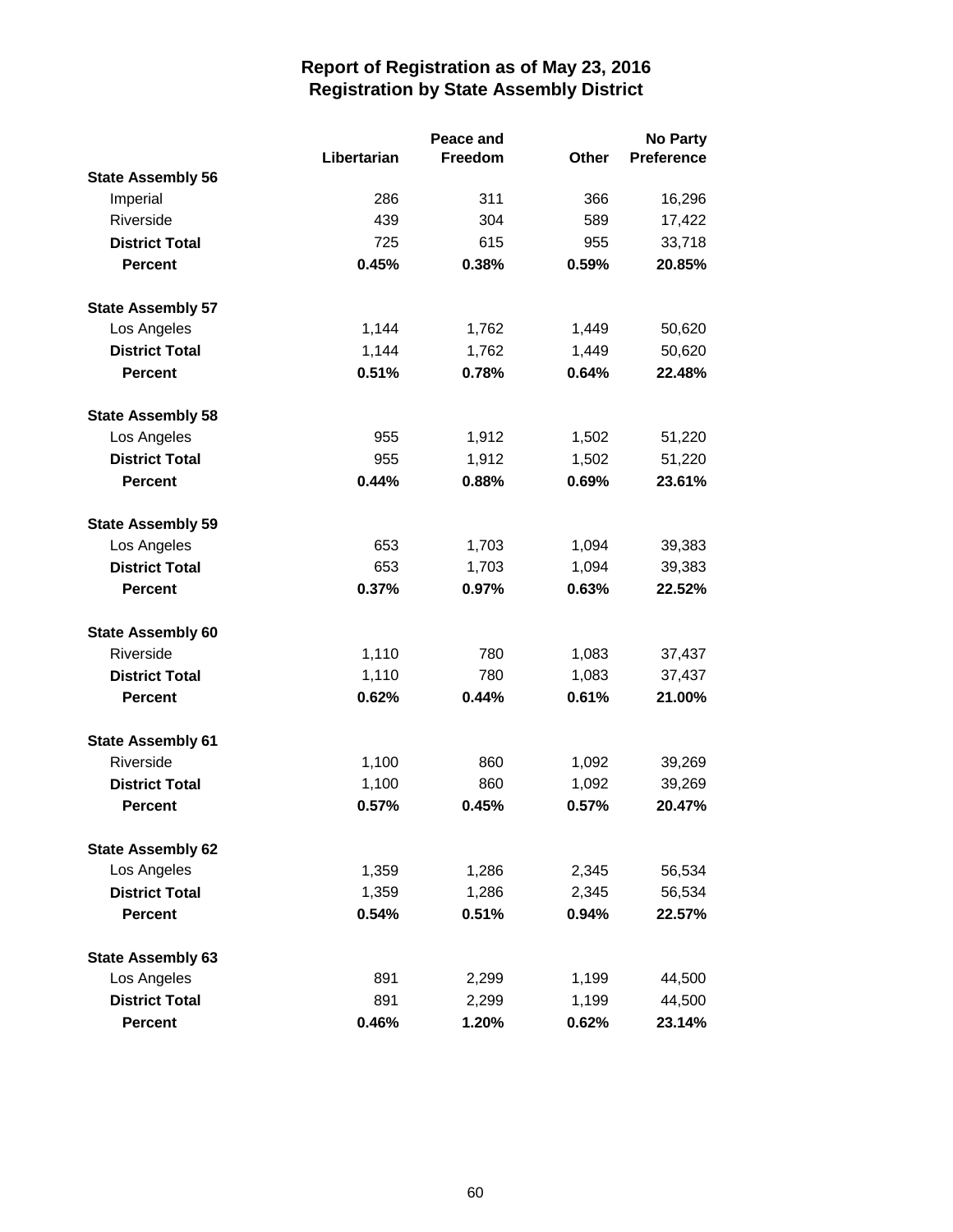|                          | <b>Total</b>      |                   |            | American    |       |
|--------------------------|-------------------|-------------------|------------|-------------|-------|
|                          | <b>Registered</b> | <b>Democratic</b> | Republican | Independent | Green |
| <b>State Assembly 64</b> |                   |                   |            |             |       |
| Los Angeles              | 218,157           | 141,442           | 20,104     | 3,811       | 531   |
| <b>District Total</b>    | 218,157           | 141,442           | 20,104     | 3,811       | 531   |
| <b>Percent</b>           |                   | 64.83%            | 9.22%      | 1.75%       | 0.24% |
| <b>State Assembly 65</b> |                   |                   |            |             |       |
| Orange                   | 186,981           | 72,743            | 64,714     | 4,110       | 508   |
| <b>District Total</b>    | 186,981           | 72,743            | 64,714     | 4,110       | 508   |
| <b>Percent</b>           |                   | 38.90%            | 34.61%     | 2.20%       | 0.27% |
| <b>State Assembly 66</b> |                   |                   |            |             |       |
| Los Angeles              | 275,974           | 113,552           | 88,872     | 5,906       | 863   |
| <b>District Total</b>    | 275,974           | 113,552           | 88,872     | 5,906       | 863   |
| <b>Percent</b>           |                   | 41.15%            | 32.20%     | 2.14%       | 0.31% |
| <b>State Assembly 67</b> |                   |                   |            |             |       |
| Riverside                | 210,065           | 61,626            | 92,650     | 7,591       | 443   |
| <b>District Total</b>    | 210,065           | 61,626            | 92,650     | 7,591       | 443   |
| <b>Percent</b>           |                   | 29.34%            | 44.11%     | 3.61%       | 0.21% |
| <b>State Assembly 68</b> |                   |                   |            |             |       |
| Orange                   | 230,846           | 70,395            | 97,680     | 5,714       | 624   |
| <b>District Total</b>    | 230,846           | 70,395            | 97,680     | 5,714       | 624   |
| <b>Percent</b>           |                   | 30.49%            | 42.31%     | 2.48%       | 0.27% |
| <b>State Assembly 69</b> |                   |                   |            |             |       |
| Orange                   | 133,029           | 72,034            | 28,539     | 2,339       | 316   |
| <b>District Total</b>    | 133,029           | 72,034            | 28,539     | 2,339       | 316   |
| <b>Percent</b>           |                   | 54.15%            | 21.45%     | 1.76%       | 0.24% |
| <b>State Assembly 70</b> |                   |                   |            |             |       |
| Los Angeles              | 267,900           | 135,130           | 55,691     | 6,535       | 1,550 |
| <b>District Total</b>    | 267,900           | 135,130           | 55,691     | 6,535       | 1,550 |
| <b>Percent</b>           |                   | 50.44%            | 20.79%     | 2.44%       | 0.58% |
| <b>State Assembly 71</b> |                   |                   |            |             |       |
| Riverside                | 19,311            | 5,137             | 9,427      | 809         | 68    |
| San Diego                | 210,120           | 61,212            | 91,463     | 7,929       | 622   |
| <b>District Total</b>    | 229,431           | 66,349            | 100,890    | 8,738       | 690   |
| <b>Percent</b>           |                   | 28.92%            | 43.97%     | 3.81%       | 0.30% |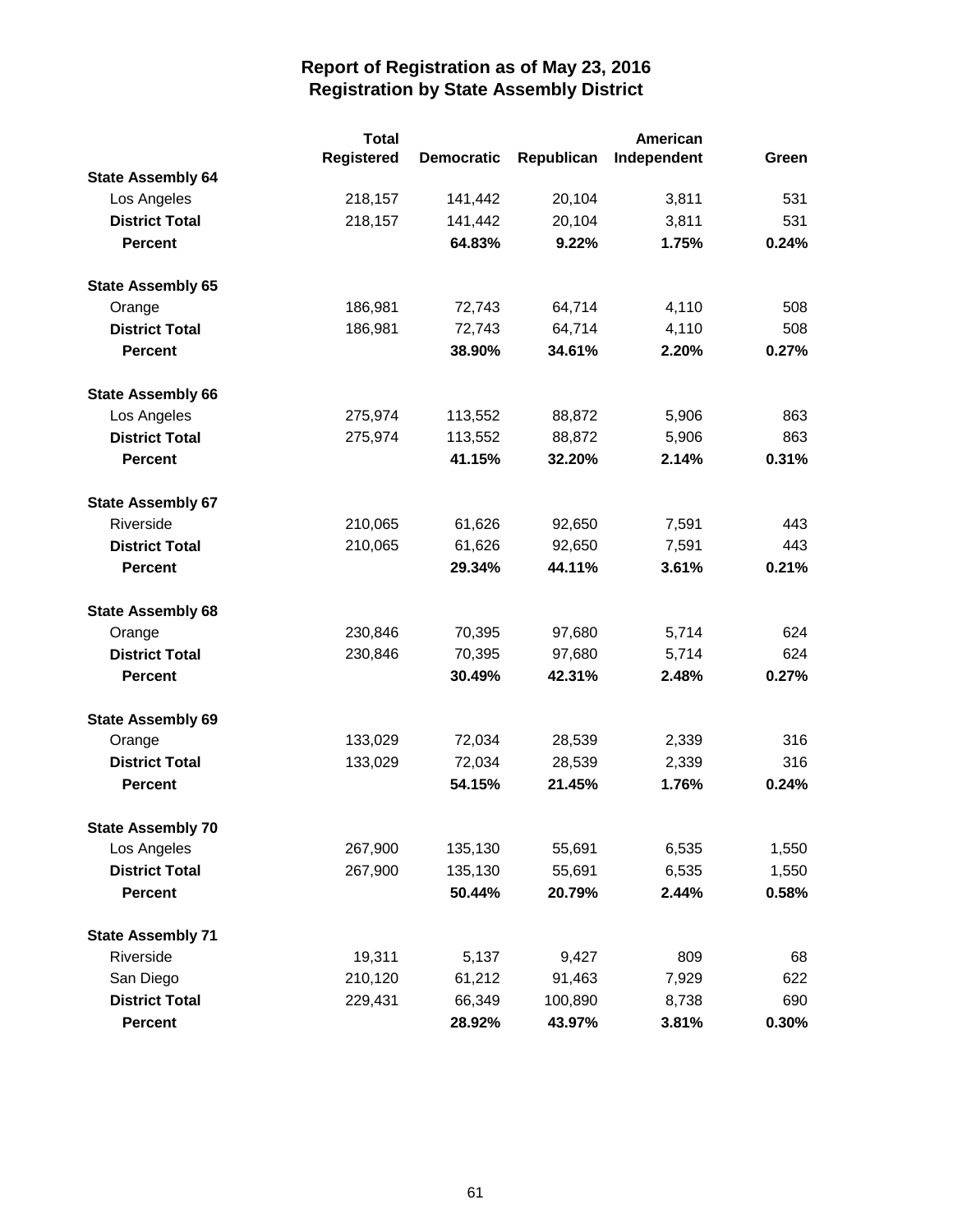|                          |             | Peace and |              | <b>No Party</b> |  |
|--------------------------|-------------|-----------|--------------|-----------------|--|
|                          | Libertarian | Freedom   | <b>Other</b> | Preference      |  |
| <b>State Assembly 64</b> |             |           |              |                 |  |
| Los Angeles              | 683         | 2,369     | 1,638        | 47,579          |  |
| <b>District Total</b>    | 683         | 2,369     | 1,638        | 47,579          |  |
| <b>Percent</b>           | 0.31%       | 1.09%     | 0.75%        | 21.81%          |  |
| <b>State Assembly 65</b> |             |           |              |                 |  |
| Orange                   | 1,211       | 536       | 553          | 42,606          |  |
| <b>District Total</b>    | 1,211       | 536       | 553          | 42,606          |  |
| <b>Percent</b>           | 0.65%       | 0.29%     | 0.30%        | 22.79%          |  |
| <b>State Assembly 66</b> |             |           |              |                 |  |
| Los Angeles              | 1,692       | 739       | 2,486        | 61,864          |  |
| <b>District Total</b>    | 1,692       | 739       | 2,486        | 61,864          |  |
| <b>Percent</b>           | 0.61%       | 0.27%     | 0.90%        | 22.42%          |  |
| <b>State Assembly 67</b> |             |           |              |                 |  |
| Riverside                | 1,481       | 559       | 1,575        | 44,140          |  |
| <b>District Total</b>    | 1,481       | 559       | 1,575        | 44,140          |  |
| <b>Percent</b>           | 0.71%       | 0.27%     | 0.75%        | 21.01%          |  |
| <b>State Assembly 68</b> |             |           |              |                 |  |
| Orange                   | 1,869       | 450       | 663          | 53,451          |  |
| <b>District Total</b>    | 1,869       | 450       | 663          | 53,451          |  |
| <b>Percent</b>           | 0.81%       | 0.19%     | 0.29%        | 23.15%          |  |
| <b>State Assembly 69</b> |             |           |              |                 |  |
| Orange                   | 840         | 515       | 364          | 28,082          |  |
| <b>District Total</b>    | 840         | 515       | 364          | 28,082          |  |
| <b>Percent</b>           | 0.63%       | 0.39%     | 0.27%        | 21.11%          |  |
| <b>State Assembly 70</b> |             |           |              |                 |  |
| Los Angeles              | 1,839       | 2,401     | 2,259        | 62,495          |  |
| <b>District Total</b>    | 1,839       | 2,401     | 2,259        | 62,495          |  |
| <b>Percent</b>           | 0.69%       | 0.90%     | 0.84%        | 23.33%          |  |
| <b>State Assembly 71</b> |             |           |              |                 |  |
| Riverside                | 185         | 70        | 176          | 3,439           |  |
| San Diego                | 1,734       | 498       | 725          | 45,937          |  |
| <b>District Total</b>    | 1,919       | 568       | 901          | 49,376          |  |
| <b>Percent</b>           | 0.84%       | 0.25%     | 0.39%        | 21.52%          |  |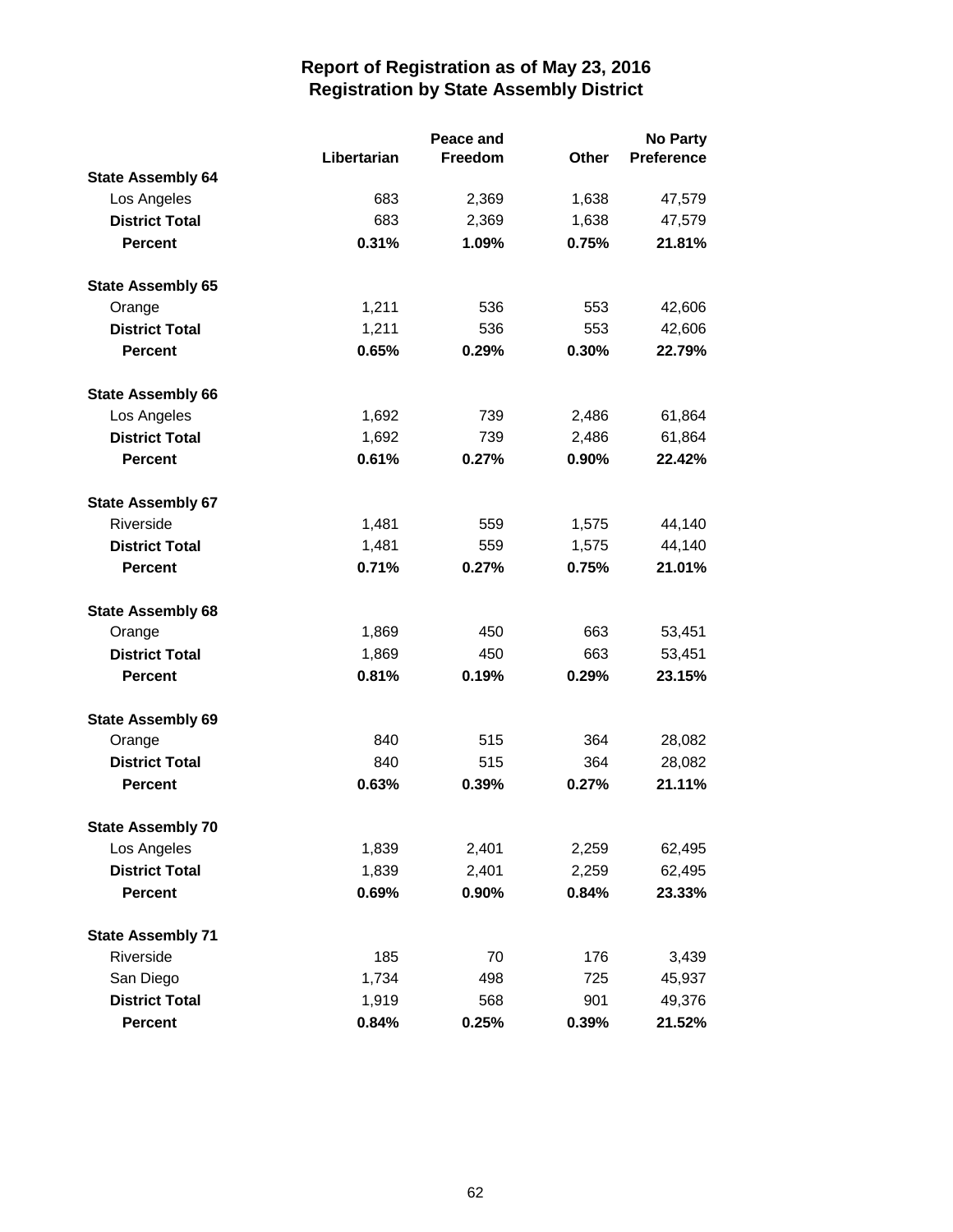|                          | <b>Total</b>      |                   |            | American    |       |
|--------------------------|-------------------|-------------------|------------|-------------|-------|
|                          | <b>Registered</b> | <b>Democratic</b> | Republican | Independent | Green |
| <b>State Assembly 72</b> |                   |                   |            |             |       |
| Orange                   | 219,830           | 72,447            | 88,450     | 5,308       | 585   |
| <b>District Total</b>    | 219,830           | 72,447            | 88,450     | 5,308       | 585   |
| <b>Percent</b>           |                   | 32.96%            | 40.24%     | 2.41%       | 0.27% |
| <b>State Assembly 73</b> |                   |                   |            |             |       |
| Orange                   | 260,321           | 70,009            | 122,020    | 7,389       | 722   |
| <b>District Total</b>    | 260,321           | 70,009            | 122,020    | 7,389       | 722   |
| <b>Percent</b>           |                   | 26.89%            | 46.87%     | 2.84%       | 0.28% |
| <b>State Assembly 74</b> |                   |                   |            |             |       |
| Orange                   | 252,260           | 77,332            | 103,556    | 6,619       | 877   |
| <b>District Total</b>    | 252,260           | 77,332            | 103,556    | 6,619       | 877   |
| <b>Percent</b>           |                   | 30.66%            | 41.05%     | 2.62%       | 0.35% |
| <b>State Assembly 75</b> |                   |                   |            |             |       |
| Riverside                | 55,660            | 14,580            | 25,775     | 2,098       | 118   |
| San Diego                | 164,242           | 47,196            | 70,102     | 5,837       | 497   |
| <b>District Total</b>    | 219,902           | 61,776            | 95,877     | 7,935       | 615   |
| <b>Percent</b>           |                   | 28.09%            | 43.60%     | 3.61%       | 0.28% |
| <b>State Assembly 76</b> |                   |                   |            |             |       |
| San Diego                | 226,267           | 75,183            | 82,348     | 7,827       | 850   |
| <b>District Total</b>    | 226,267           | 75,183            | 82,348     | 7,827       | 850   |
| <b>Percent</b>           |                   | 33.23%            | 36.39%     | 3.46%       | 0.38% |
| <b>State Assembly 77</b> |                   |                   |            |             |       |
| San Diego                | 256,967           | 81,792            | 93,111     | 7,900       | 696   |
| <b>District Total</b>    | 256,967           | 81,792            | 93,111     | 7,900       | 696   |
| <b>Percent</b>           |                   | 31.83%            | 36.23%     | 3.07%       | 0.27% |
| <b>State Assembly 78</b> |                   |                   |            |             |       |
| San Diego                | 260,217           | 111,735           | 64,298     | 8,036       | 1,407 |
| <b>District Total</b>    | 260,217           | 111,735           | 64,298     | 8,036       | 1,407 |
| <b>Percent</b>           |                   | 42.94%            | 24.71%     | 3.09%       | 0.54% |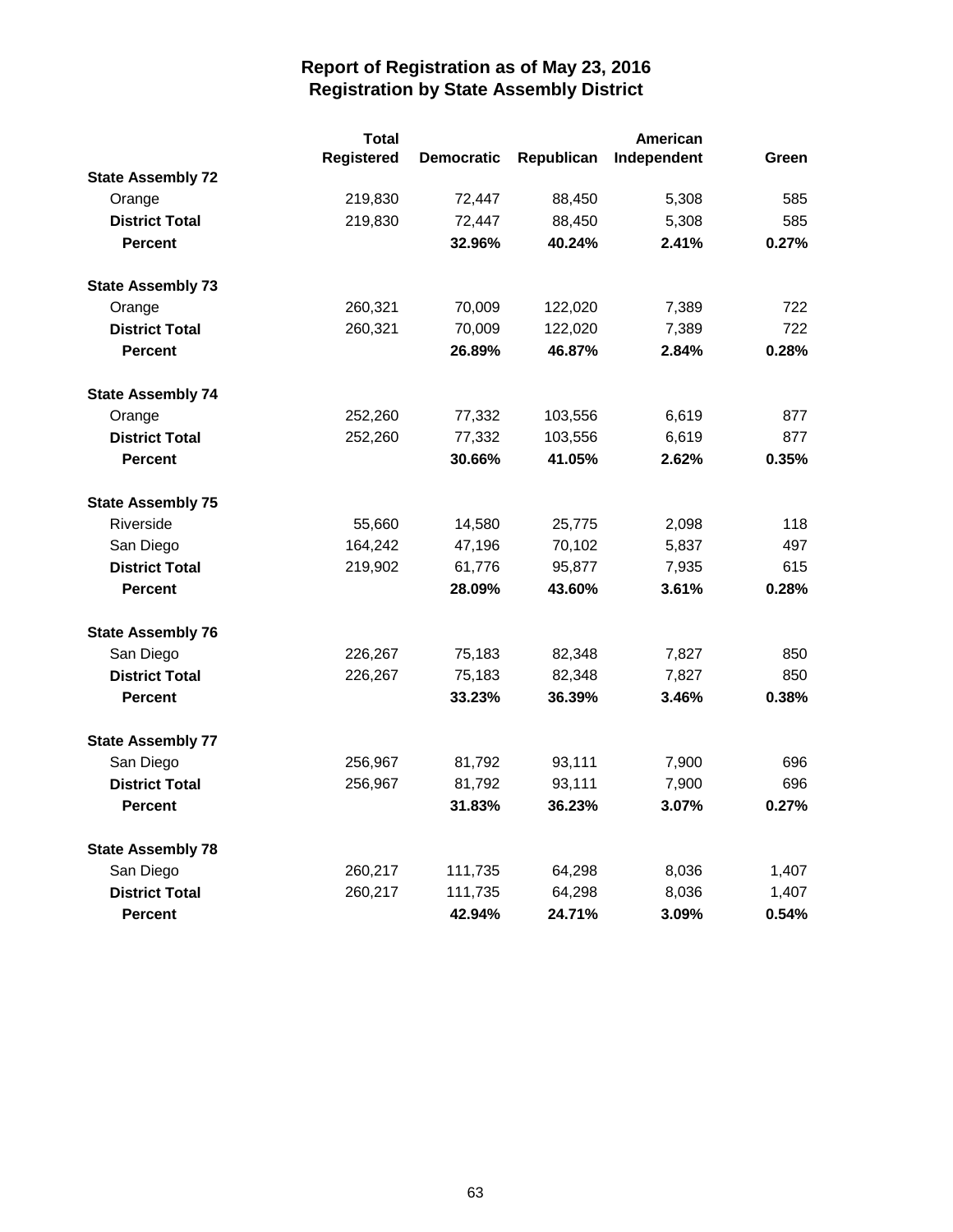|                          |             | <b>No Party</b> |              |                   |
|--------------------------|-------------|-----------------|--------------|-------------------|
|                          | Libertarian | Freedom         | <b>Other</b> | <b>Preference</b> |
| <b>State Assembly 72</b> |             |                 |              |                   |
| Orange                   | 1,517       | 615             | 704          | 50,204            |
| <b>District Total</b>    | 1,517       | 615             | 704          | 50,204            |
| <b>Percent</b>           | 0.69%       | 0.28%           | 0.32%        | 22.84%            |
| <b>State Assembly 73</b> |             |                 |              |                   |
| Orange                   | 2,075       | 411             | 733          | 56,962            |
| <b>District Total</b>    | 2,075       | 411             | 733          | 56,962            |
| <b>Percent</b>           | 0.80%       | 0.16%           | 0.28%        | 21.88%            |
| <b>State Assembly 74</b> |             |                 |              |                   |
| Orange                   | 2,355       | 435             | 793          | 60,293            |
| <b>District Total</b>    | 2,355       | 435             | 793          | 60,293            |
| <b>Percent</b>           | 0.93%       | 0.17%           | 0.31%        | 23.90%            |
| <b>State Assembly 75</b> |             |                 |              |                   |
| Riverside                | 425         | 98              | 418          | 12,148            |
| San Diego                | 1,379       | 396             | 406          | 38,429            |
| <b>District Total</b>    | 1,804       | 494             | 824          | 50,577            |
| <b>Percent</b>           | 0.82%       | 0.22%           | 0.37%        | 23.00%            |
| <b>State Assembly 76</b> |             |                 |              |                   |
| San Diego                | 1,979       | 495             | 546          | 57,039            |
| <b>District Total</b>    | 1,979       | 495             | 546          | 57,039            |
| <b>Percent</b>           | 0.87%       | 0.22%           | 0.24%        | 25.21%            |
| <b>State Assembly 77</b> |             |                 |              |                   |
| San Diego                | 1,927       | 368             | 657          | 70,516            |
| <b>District Total</b>    | 1,927       | 368             | 657          | 70,516            |
| <b>Percent</b>           | 0.75%       | 0.14%           | 0.26%        | 27.44%            |
| <b>State Assembly 78</b> |             |                 |              |                   |
| San Diego                | 2,485       | 572             | 669          | 71,015            |
| <b>District Total</b>    | 2,485       | 572             | 669          | 71,015            |
| <b>Percent</b>           | 0.95%       | 0.22%           | 0.26%        | 27.29%            |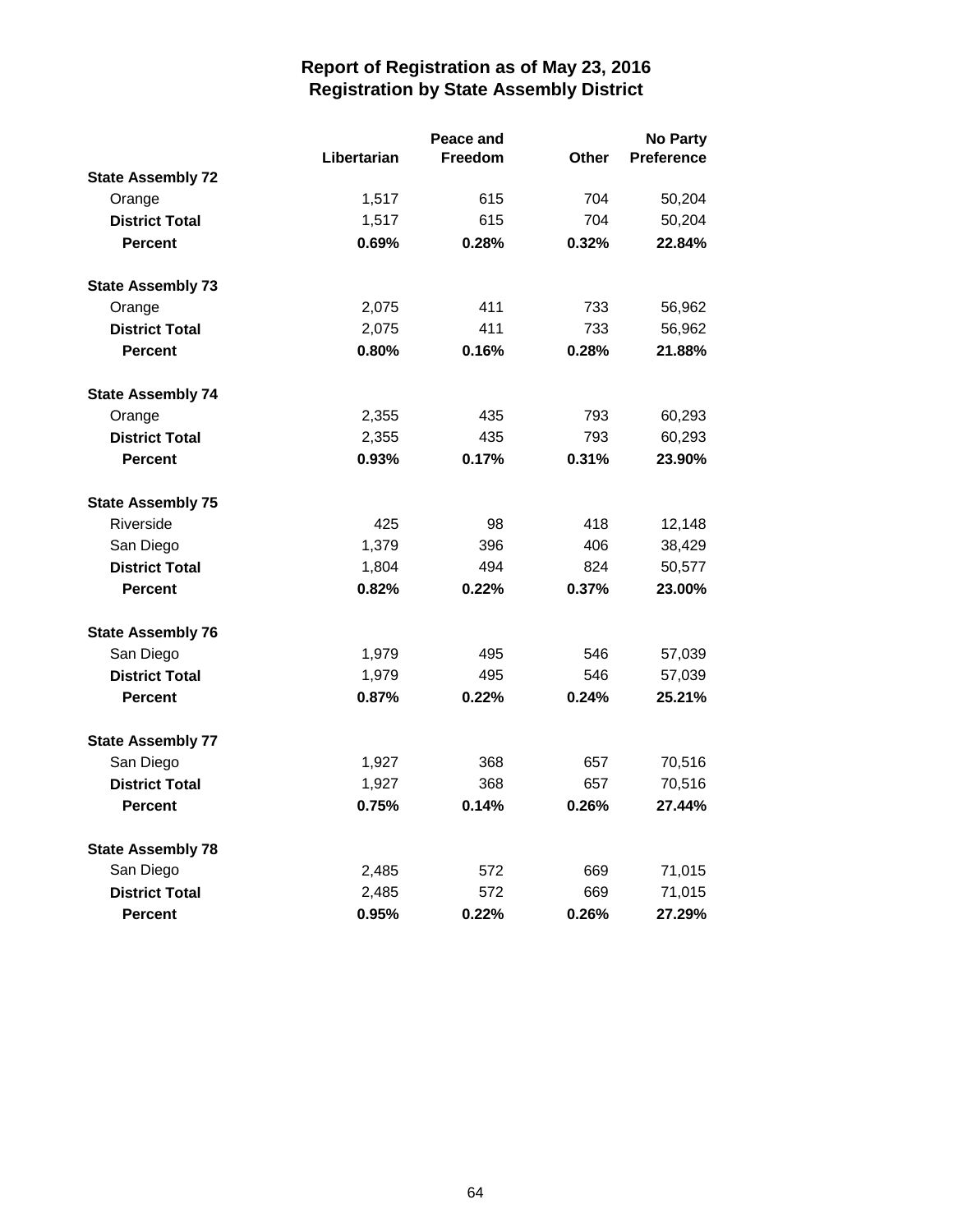|                          | Total             |                   |            | American    |        |
|--------------------------|-------------------|-------------------|------------|-------------|--------|
|                          | <b>Registered</b> | <b>Democratic</b> | Republican | Independent | Green  |
| <b>State Assembly 79</b> |                   |                   |            |             |        |
| San Diego                | 226,517           | 97,461            | 58,049     | 6,917       | 784    |
| <b>District Total</b>    | 226,517           | 97,461            | 58,049     | 6,917       | 784    |
| <b>Percent</b>           |                   | 43.03%            | 25.63%     | 3.05%       | 0.35%  |
| <b>State Assembly 80</b> |                   |                   |            |             |        |
| San Diego                | 178,921           | 87,405            | 32,472     | 4,366       | 596    |
| <b>District Total</b>    | 178,921           | 87,405            | 32,472     | 4,366       | 596    |
| <b>Percent</b>           |                   | 48.85%            | 18.15%     | 2.44%       | 0.33%  |
| <b>State Total</b>       | 17,915,053        | 8,029,130         | 4,888,771  | 457,173     | 77,868 |
| <b>Percent</b>           |                   | 44.82%            | 27.29%     | 2.55%       | 0.43%  |